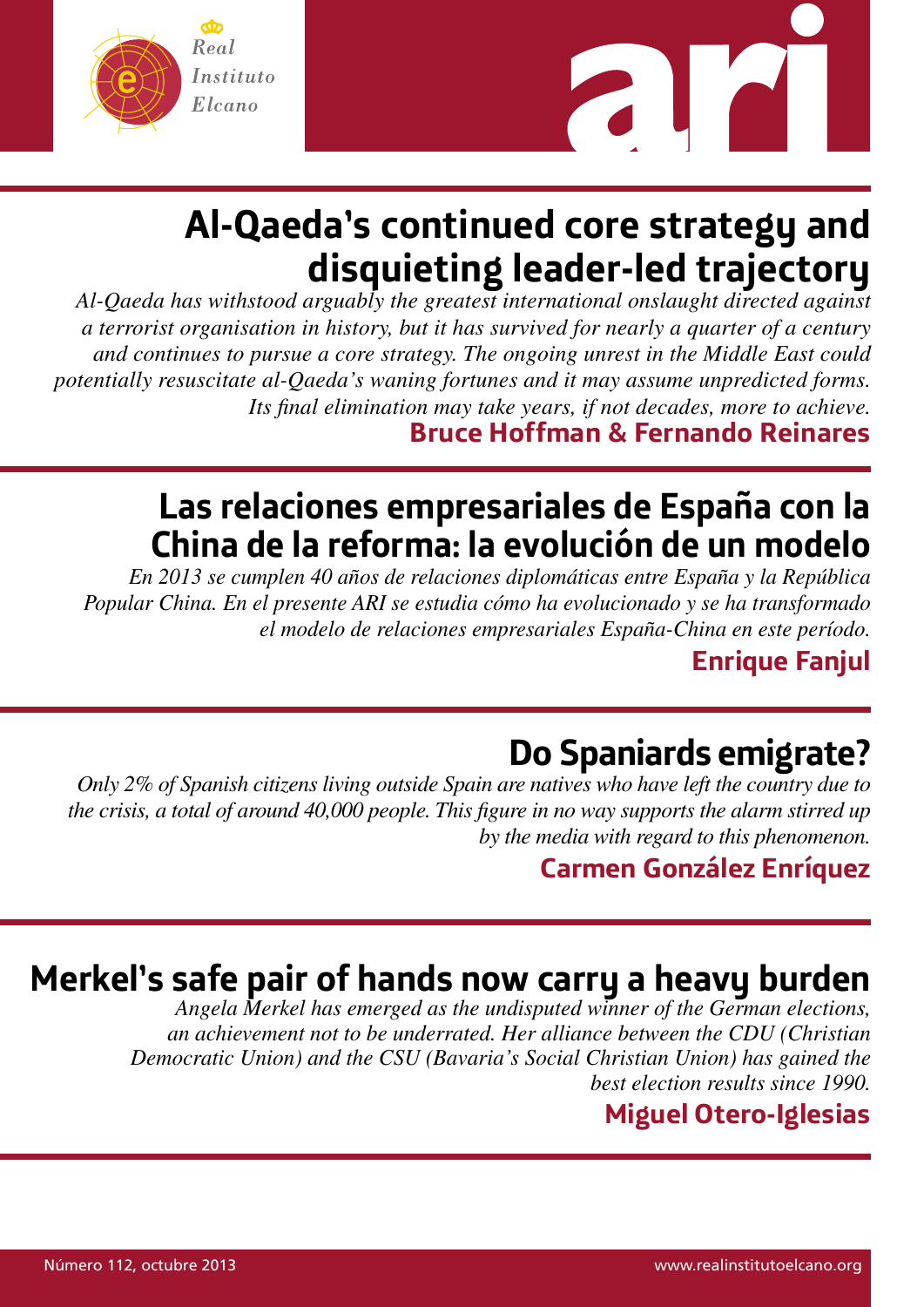# **Real Instituto Elcano**

Editor: Real Instituto Elcano

Colaboran en este número: Enrique Fanjul Carmen González Enríquez Bruce Hoffman Miguel Otero-Iglesias Fernando Reinares

Coordinadora: Mª Dolores de Azategui



El Real Instituto Elcano es una fundación privada, independiente de la Administración Pública y de las empresas que la financian, que se constituyó bajo la presidencia de honor de SAR el Príncipe de Asturias el 27 de diciembre de 2001.

El Instituto se define como una institución apartidista, aunque no neutral, con vocación prospectiva, que utiliza diversos enfoques disciplinares con el propósito de generar propuestas que, más allá de su interés teórico, puedan resultar de aplicación práctica.

## Real Instituto Elcano

C/ Príncipe de Vergara, 51 28006 Madrid Teléfono: 91 781 67 70 Fax: 91 577 42 60 info@rielcano.org www.realinstitutoelcano.org/wps/portal

> ISSN 1696-3466 Depósito Legal: M.23.689- 2003

**L**a misión esencial del Real Instituto Elcano es generar ideas sobre la realidad internacional y sobre las opciones estratégicas de España en las relaciones internacionales que resulten útiles a los responsables políticos, la empresa privada, el mundo académico, los medios de comunicación y la opinión publica en general.

Los valores y objetivos básicos que inspiran la actuación del Instituto son:

- La paz en las relaciones internacionales.
- La cooperación económica y la solidaridad entre los Estados y los pueblos.
- El respeto a los derechos humanos.
- La promoción y defensa de la democracia y de sus valores.
- La concordia entre los Estados, pueblos y civilizaciones del mundo.

El Real Instituto Elcano tiene como objetivos prioritarios:

- Analizar el escenario internacional con el fin de producir análisis, estudios e informes que arrojen luz sobre la evolución del mismo.
- Difundir esos trabajos con el fin de participar e influir en el debate público global sobre la realidad internacional.
- Servir de foro de encuentro y debate, a fin de fortalecer el diálogo entre agentes públicos y privados.
- Fomentar el crecimiento y desarrollo de la comunidad académica española dedicada a los estudios internaciones y estratégicos.

## Síganos a través de:

- Boletín/Newsletter electrónico: http://www.realinstitutoelcano.org/boletinsubs\_new.asp
- Suscripción por RSS:

http://www.realinstitutoelcano.org/wps/portal

• Twitter:

seguir @rielcano

• Facebook:

facebook.com/RealinstitutoElcano

• YouTube:

You Tube http://www.youtube.com/user/RealInstitutoElcano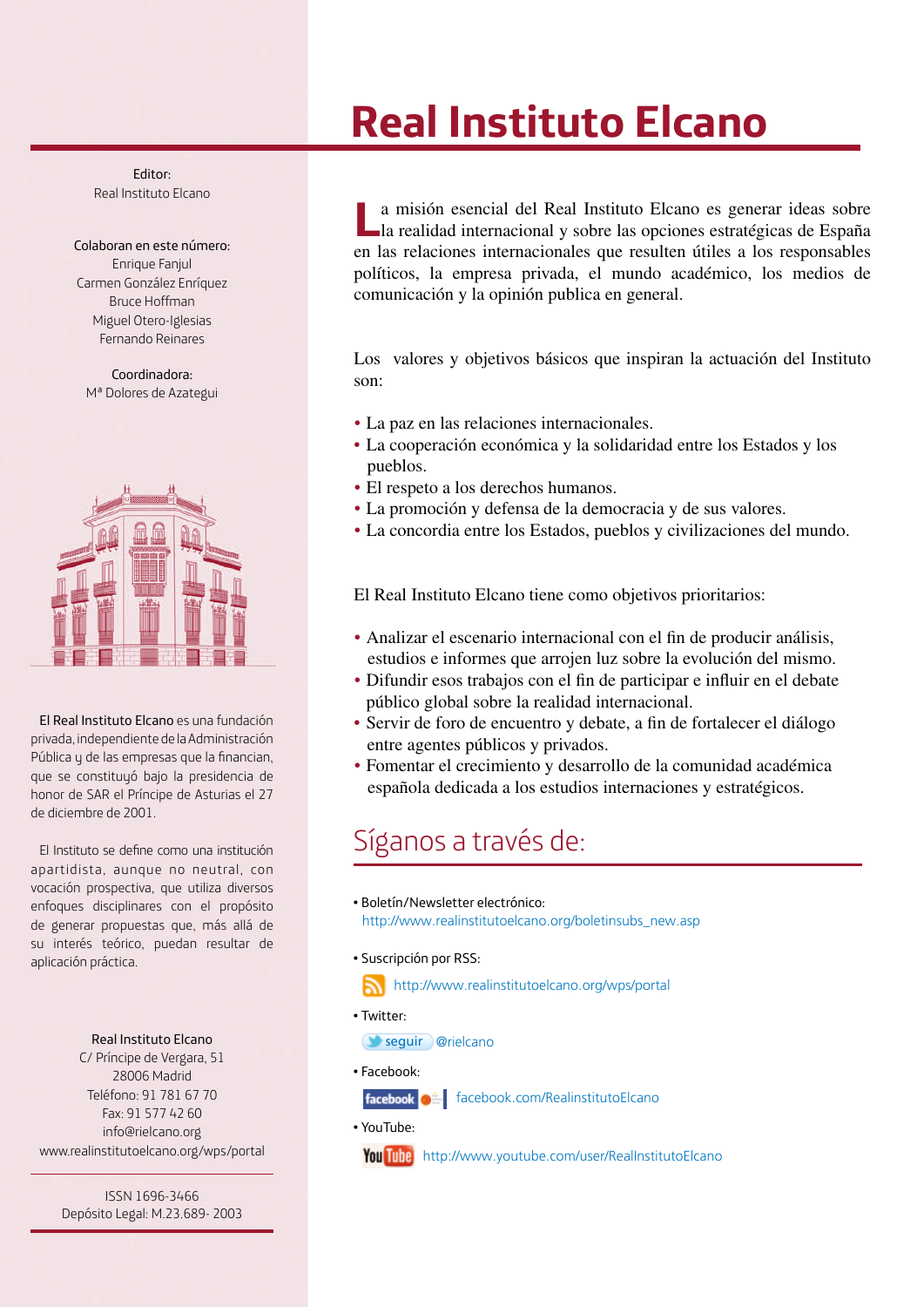## **Al-Qaeda's continued core strategy and disquieting leader-led trajectory**

## *Bruce Hoffman & Fernando Reinares*

Al-Qaeda has withstood arguably the greatest international onslaught directed against a terrorist organisation in history, but it has survived for nearly a quarter of a century and continues to pursue a core strategy. The ongoing unrest in the Middle East could potentially resuscitate al-Qaeda's waning fortunes and it may assume unpredicted forms. Its final elimination may take years, if not decades, more to achieve.por la suerte de la población civil en Siria.

## **Las relaciones empresariales de España con la China de la reforma: la evolución de un modelo**

## *Enrique Fanjul*

En 2013 se cumplen 40 años de relaciones diplomáticas entre España y la República Popular China. En el presente ARI se estudia cómo ha evolucionado y se ha transformado el modelo de relaciones empresariales España-China en este período.

## **Do Spaniards emigrate?**

## *Carmen González Enríquez*

Only 2% of Spanish citizens living outside Spain are natives who have left the country due to the crisis, a total of around 40,000 people. This figure in no way supports the alarm stirred up by the media with regard to this phenomenon.

## **Merkel's safe pair of hands now carry a heavy burden**

## *Miguel Otero-Iglesias*

Angela Merkel has emerged as the undisputed winner of the German elections, an achievement not to be underrated. Her alliance between the CDU (Christian Democratic Union) and the CSU (Bavaria's Social Christian Union) has gained the best election results since 1990.

**ARI, Documentos de Trabajo, Comentarios Elcano Noticias Elcano, Especiales y Secciones web Actividades pasadas**



**4**

**8**

# **13**



**17**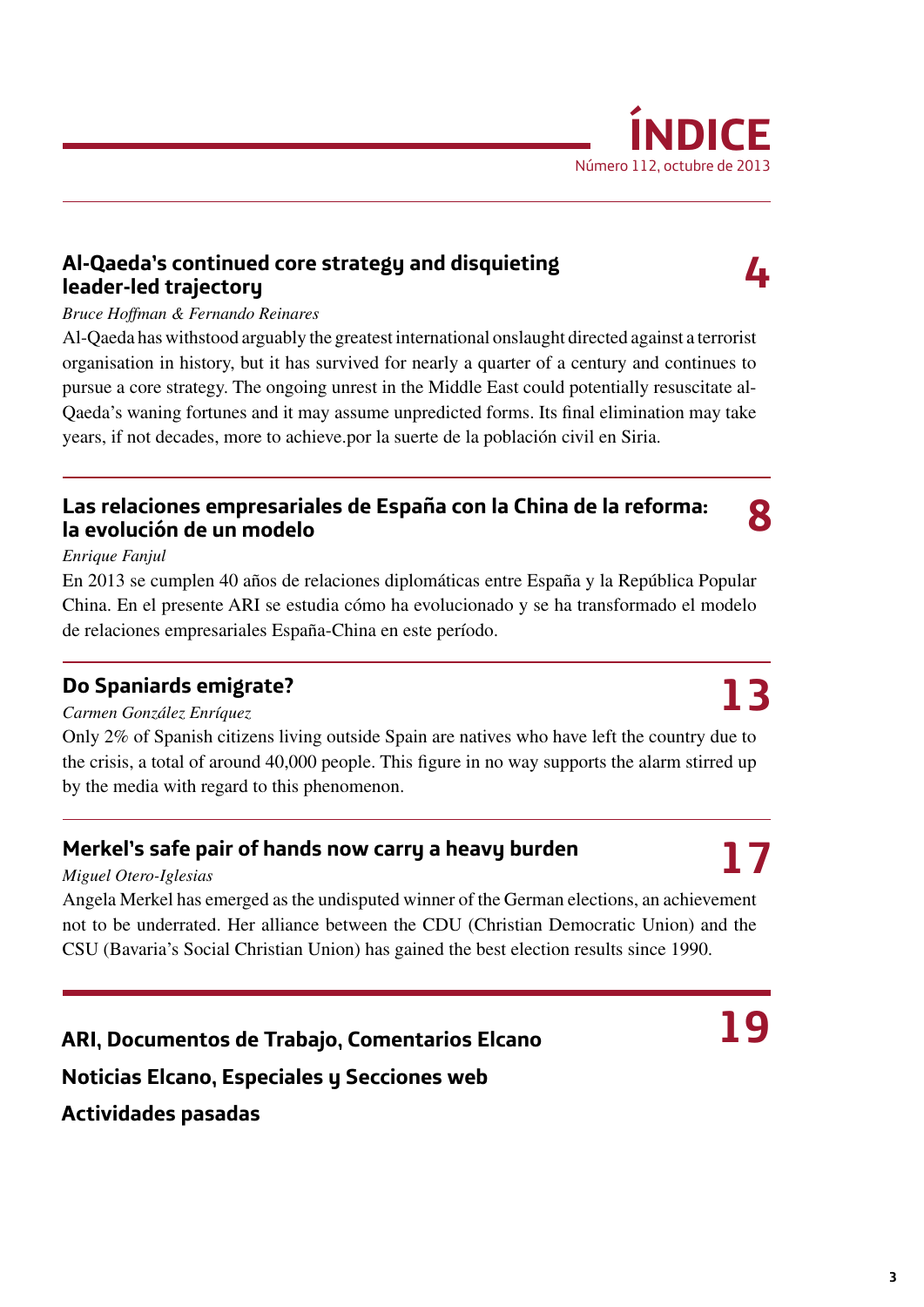# **Al-Qaeda's continued core strategy and disquieting leader-led trajectory**

*Al-Qaeda has withstood arguably the greatest international onslaught directed against a terrorist organisation in history, but it has survived for nearly a quarter of a century and continues to pursue a core strategy. The ongoing unrest in the Middle East could potentially resuscitate al-Qaeda's waning fortunes and it may assume unpredicted forms. Its final elimination may take years, if not decades, more to achieve.*

## **Bruce Hoffman & Fernando Reinares**

**Theme**

**A**<br>**A**l-Qaeda has withstood arguably the greatest<br>international onslaught directed against a terrorist<br>organisation in history, but it has survived for<br>arly a quarter of a century and continues to pursue a international onslaught directed against a terrorist nearly a quarter of a century and continues to pursue a core strategy. The ongoing unrest in the Middle East could potentially resuscitate al-Qaeda's waning fortunes and it may assume unpredicted forms. Its final elimination may take years, if not decades, more to achieve.

## **Summary**

Al-Qaeda's core strategy aims at distracting<br>and exhausting adversaries, creating divisions<br>between counter-terrorism allies, forging and exhausting adversaries, creating divisions between counter-terrorism close ties and assisting local affiliates, planning major international or global attacks and monitoring our Western security and defence systems. Despite vast inroads made against Core al-Qaeda in recent years, its command structure has proved capable of adapting and adjusting to even the most consequential countermeasures directed against it. The repercussions of the Arab Spring, and ongoing unrest and protracted civil war in Syria have endowed the al-Qaeda brand and, by extension, the core organisation, with new relevance and status. Al-Qaeda's obituary has been written many times since the September 11 2001 attacks, only to be proved to be prematurely wishful thinking. In coming years, this organisation, turned into a global terrorism structure, may assume new and different forms that have not been anticipated.

## **Analysis**

In the years following September 11 2001, it was no longer possible to equate the global terrorism threat solely with the challenge posed by Core al-Qaeda. As it evolved into a polymorphous phenomenon, n the years following September 11 2001, it was no longer possible to equate the global terrorism

threat solely with the challenge posed by Core althe global terrorism threat diversified both geographically and organisationally. Acts of jihadist terrorism became very frequent in a variety of countries in South Asia and the Middle East such as Afghanistan, Pakistan and Iraq, a somewhat frequent reality in North and East-African countries such as Algeria and Somalia, and more sporadic in places as diverse as Kenya, Turkey, Saudi Arabia, Morocco, Spain and the UK. Organisations including the Islamic Emirate of Afghanistan (IEA), TTP and AQI have presented the most serious and sustained threats in the countries in which they operated, often in alliance with other terrorist or insurgent groups active in those same operational venues.

At the same time, though, it is clear that even as al-Qaeda evolved into a different organisational entity than existed on September 11, it continued to pursue a core strategy that embraced six key –core– elements.

## *Key elements of al-Qaeda's continued strategy*

First, al-Qaeda sought to overwhelm, distract and exhaust its adversaries, especially at a time of growing global economic travail. Al-Qaeda asserts that its ultimate victory will not be achieved militarily, with the use of physical weapons and arms, but rather by undermining the economies of its opponents, exhausting their finances and wearing out their militaries. The notion of this strategy of attrition has been tightly woven into the al-Qaeda narrative. In a bin Laden videotape message, released just days before the US presidential election in 2004, he claimed credit for having spent the comparatively modest sum of half a million dollars to implement the September 11 attacks. By comparison, bin Laden argued, the US had had to spend trillions of dollars on domestic security arrangements and foreign military expeditions. He therefore claimed credit for America's economic travails and the fiscal developments that led to the fall of the US financial juggernaut. Such assertions were of course completely divorced from reality. However, propaganda does not have to be true to be believed, it just has to be effectively communicated so that it is believed. Al-Qaeda's message in this respect acquired greater resonance than ever in light of the US and the West's very real and continuing economic troubles.

Secondly, throughout this period al-Qaeda actively sought to create, foster and encourage fissures and divisions within the global alliance arrayed against it. This accounted for its focus on either encouraging or itself mounting attacks within the territory of close US allies in Western Europe, such as the UK, Spain, the Netherlands and Germany, for instance. This entailed the selective targeting of coalition partners in the American-led war on terrorism both in the actual theatres of these operations (eg, attacks directed specifically against perceived 'weaker' NATO partners committed to the International Security Assistance Force in Afghanistan such as the British, Canadian, Dutch, German and Italian contingents) and at home –through attacks on mass transit and other 'soft' targets in the national capitals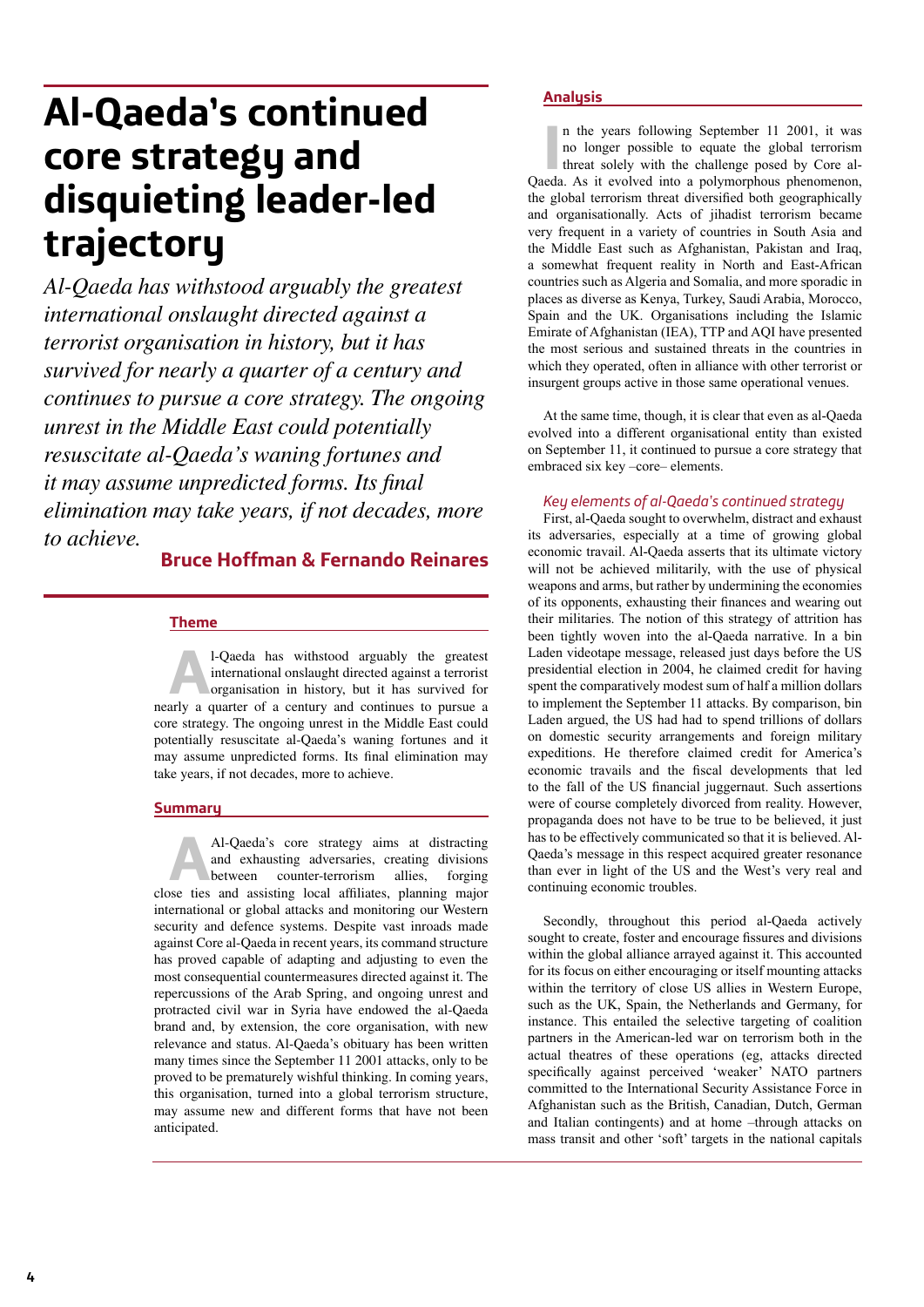and major cities of European countries allied with the US (eg, the 2004 Madrid and 2005 London bombings and the terrorist plots with links back to Pakistan foiled in 2007 in Germany and in 2008 in Spain).

Third, al-Qaeda continued to prosecute local campaigns of subversion and destabilisation where failed or failing states provided new opportunities for the movement to extend its reach and consolidate its presence and/or forge close relations with local jihadist organisations. Countries and regions such as Afghanistan, Pakistan, Somalia and other areas of East Africa, North Africa and, especially, Yemen fell within this category.

Fourth, al-Qaeda also actively continued to provide guidance, assistance and other help to local affiliates and associated terrorist movements. This support enhanced local and regional terrorist attack capabilities and strengthened the resilience of these groups, thus presenting more formidable challenges to national and local police, military forces and intelligence agencies. Al-Qaeda thus actively worked behind the scenes in these theatres as a 'force multiplier' of indigenous terrorist capacity both in terms of kinetic as well as essential non-kinetic operations –including information operations, propaganda and psychological warfare–.

Fifth, al-Qaeda continued to seek out citizens or legal permanent residents of enemy countries, especially converts to Islam, who possessed 'clean' passports that could deploy for attacks in Western countries without necessarily arousing suspicion. In other words, persons whose birth names remained in their passports rather than their adopted religious name, were intended to provide al-Qaeda with the ultimate fifth column –individuals whose appearance and names would not arouse the same scrutiny from immigration officials, border security officers, national police and security and intelligence services that persons from Muslim countries with distinctly Muslim names might–.

Finally, al-Qaeda remained as opportunistic as it was instrumental. In this respect, while its leaders planned and encouraged international terrorist attacks, they also continued to monitor al-Qaeda's enemies' defences, identifying gaps and vulnerabilities that could be transformed into opportunities and quickly exploited for attack.

### *Al-Qaeda's disquieting leader-led trajectory*

Osama bin Laden, al-Qaeda's co-founder and leader, is dead. Key lieutenants have similarly been eliminated. The fourfold increase in targeted assassinations undertaken since 2009 by the Obama Administration has killed some three dozen key al-Qaeda leaders in Pakistan, as well as over 200 fighters, thus setting the core organisation –in the words of a 2011 US State Department analysis– 'on a path of decline that will be difficult to reverse'.

Although one cannot deny the vast inroads made against Core al-Qaeda in recent years because of the developments described above, the al-Qaeda brand and ideology have proved themselves as resilient as they are attractive to hardcore militants and Salafist extremists around the globe. For more than a decade, too, the Core al-Qaeda command structure has consistently shown itself capable of adapting and adjusting to even the most consequential countermeasures directed against it, having, despite all the odds, survived for nearly a quarter of a century. In this respect, weakened though it currently is, the Core al-Qaeda organisation has astonishingly withstood arguably the greatest international onslaught directed against a terrorist organisation in history. The al-Qaeda organisation has thus lasted longer than the overwhelming majority of contemporary terrorist movements, thus suggesting that its final elimination may take years, if not decades, more to achieve.

The repercussions of the Arab Spring and the ongoing unrest and protracted civil war in Syria at the time of writing, have also endowed the al-Qaeda brand and, by extension, the core organisation, with a new relevance and status that, depending on the future course of events in both that country and the surrounding region, could potentially resuscitate its waning fortunes. The

Despite al-Qaeda's transformation it has continued to pursue a core strategy

All attempts to write off al-Qaeda have proved to be premature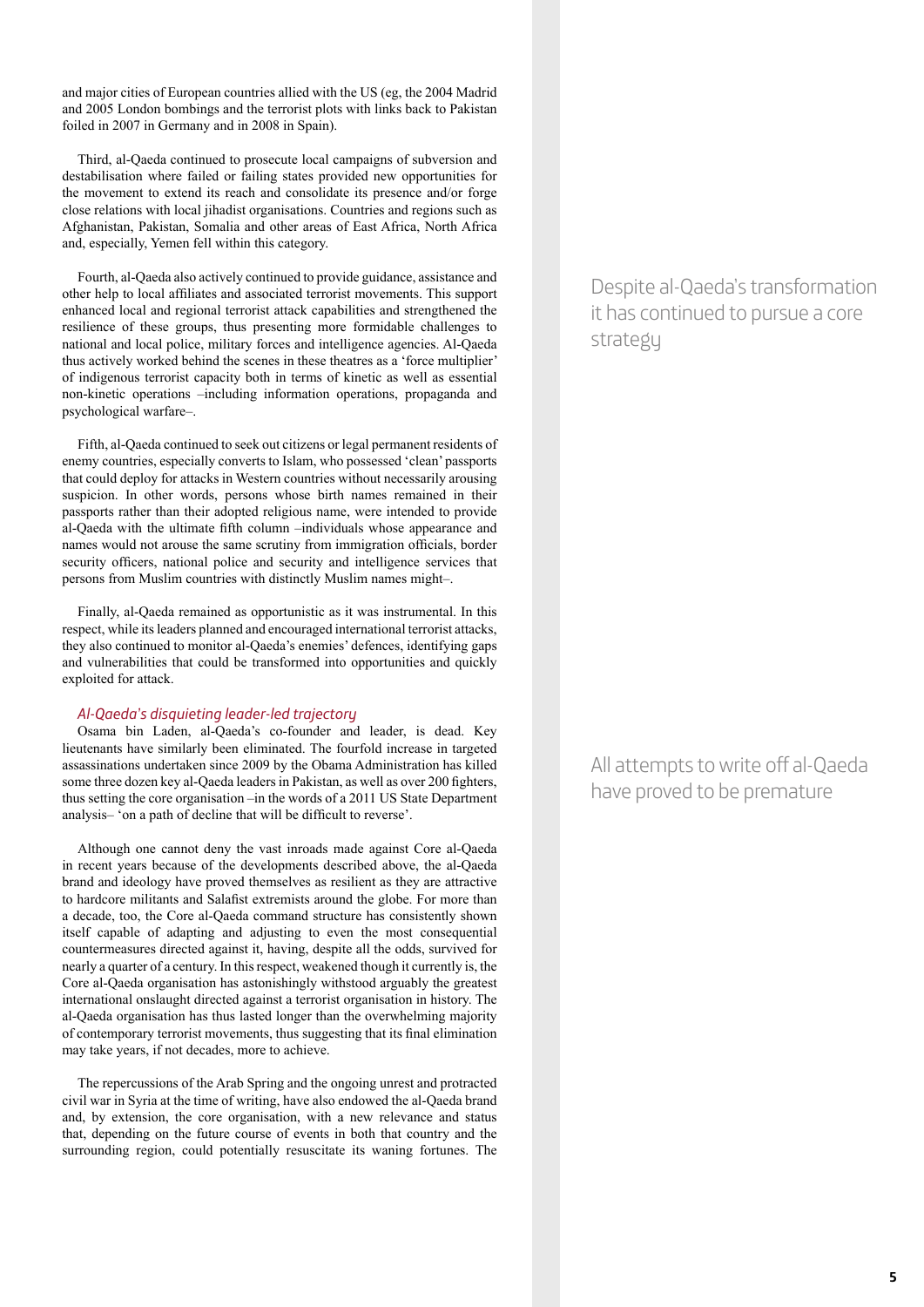fact that the remnants of Core al-Qaeda remain entrenched in South Asia coupled with the planned withdrawal of US forces and ISAF troops from Afghanistan, further suggests that it may well regain the breathing space and cross-border physical sanctuary needed to promote and perhaps even ensure its continued existence.

Throughout its history, the oxygen that al-Qaeda ineluctably depended upon has been its possession of, or access to, physical sanctuaries and havens. In the turbulent wake of the Arab Spring and the political upheavals and instability that followed, al-Qaeda has the potential to transform the toeholds that it has established over the past few years in the Levant and perhaps in the Sinai and in North and West Africa into footholds –thus complementing its established outposts in Pakistan, Afghanistan, Yemen and Somalia–.

Al-Qaeda's obituary has been written many times since the September 11 attacks, only to be proved to be premature. At the time, these views fit neatly with the prevailing consensus among government officials, academicians and pundits alike that al-Qaeda had ceased to exist as an organisational entity and had become nothing more than a hollow shell –an ideology without a command structure or the leadership to advance it– a leaderless entity of disparate individuals unconnected to any central authority. Bin Laden was also believed to be completely estranged from the movement he created, isolated from his fighters, sympathizers and supporters, and unable to exercise any meaningful role in the movement's operations and future trajectory. The threat, it was argued, had therefore become primarily a bottom-up and not a top down affair –to the extent that terrorist organisations themselves were regarded as anachronistic and the command and control functions that they had traditionally exercised were said to no longer matter–. Instead, it was argued, the real threat now came from self-radicalised, self-selected lone wolves or groups and not from actual, existing identifiable terrorist organisations.

Then, just to focus on the US case, the 2009 plot to stage simultaneous suicide attacks on the New York City subway system, to coincide with the eighth anniversary of the September 11 2001 attacks, came to light. The ringleader, an Afghan-born Green Card holder who lived in Queens named Najibullah Zazi, testified that both he and two fellow conspirators had been trained at an al-Qaeda camp in Pakistan. Three senior Core al-Qaeda commanders –the late Rashid Rauf and Saleh al Somali, who were respectively killed in US drone strikes in 2008 and 2009, together with Adnan al Shukrijumah– had overseen and directed the plot, which was also linked to two other ambitious sets of attacks planned for April 2009 in Manchester, England, and July 2010 in Scandinavia. Hence, the profoundly simplistic notions both that al-Qaeda had ceased to exist as an operational entity and the myth that the only terrorist threat that any longer mattered was that posed by self-radicalised, self-selected individuals were effectively shattered.

*Osama bin Laden left behind a resilient movement*

The Core al-Qaeda has stubbornly survived despite predictions or the conventional wisdom to the contrary and has persisted not only in providing ideological justification and guidance to the broader jihadist movement but also in the actual direction and implementation of terrorist operations. Indeed, given that virtually every major terrorist attack or plot, for instance, against either the US or the UK, during the period between September 11 2001 and bin Laden's killing was known either to have emanated from Core al-Qaeda or from close allies and associates often acting on its behalf –at a time when it was claimed that Core al-Qaeda had ceased to exist– calls into question many of the assumptions and arguments that gained currency throughout that long decade.

In this respect, while bin Laden's death inflicted a crushing blow on al-Qaeda, it is still unclear that it has been a lethal one. He left behind a resilient movement with an ideology that remains compelling and a brand that is still attractive even if the organisation behind both has seriously weakened. Despite its systematic attrition as a result of the US drone campaign, for instance, al-Qaeda has nonetheless been expanding and consolidating its presence in new and far-flung locales, including North and West Africa and the Levant and Iraq in particular. Al-Qaeda has thus been able to demonstrate a remarkable ability to continue to replenish its ranks with new recruits and adherents, project a message that still finds an audience in disparate parts of the globe, however modest that audience may perhaps be, and articulate a strategy that continues to inform both the movement's and the core's operations and activities and that today is championed by bin Laden's successor, Al Zawahiri.

Since 2002 al-Qaeda has followed a path that has enabled it to survive by becoming a de-centralised global structure within a networked, transnational movement rather than the single monolithic entity that it once was. In the midst of the group's expulsion from, and defeat in, Afghanistan, Al Zawahiri charted a way forward –at a moment, it is worth recalling, and when everyone else believed it was on the brink of annihilation–. His treatise, published in the Londonbased Arabic language newspaper *al Sharq al Aswat* in December 2001, and titled *Knights Under the Prophet's Banner*, explained how 'small groups could frighten the Americans' and their allies. It equally presciently described how '[t]he jihad movement must patiently build its structure until it is well established. It must pool enough resources and supporters and devise enough plans to fight the battle at the time and arena that it chooses'. At the heart of this approach remained al-Qaeda's enduring strategy of conceptualising its struggle in terms of 'far' and 'near' enemies. The US, as well as other Western liberal democracies, of course, were the 'far enemy', whose defeat was a prerequisite to the elimination of the 'near enemy' –the corrupt, reprobate and authoritarian anti-Islamic regimes in the Middle East, Central Asia, South Asia and South-East Asia that could not otherwise remain in power without American and other Western support–. In light of the Arab Spring, that strategy has now assumed almost a hybrid character, whereby the movement by necessity has focused almost entirely on the 'near enemy', local struggles, while remaining characteristically poised to take advantage of any opportunity to attack the 'far enemy' that presents itself.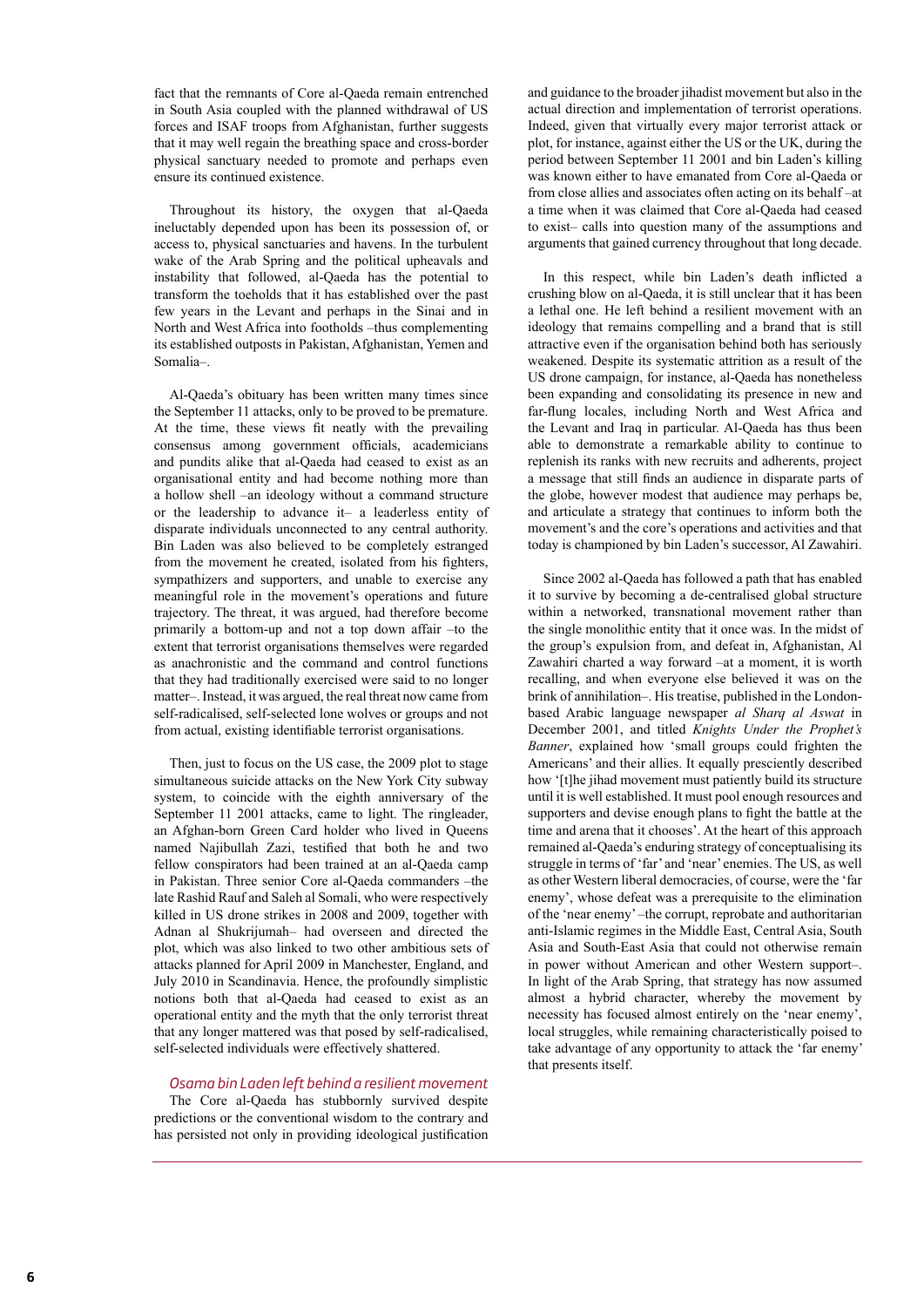## **Conclusions**

oday the conventional wisdom argues that, much like bin Laden's killing, the Arab Spring has sounded al-Qaeda's death knell.<br>However, while the mostly non-violent, mass protests of the Arab ring were successful in overturn killing, the Arab Spring has sounded al-Qaeda's death knell. However, while the mostly non-violent, mass protests of the Arab Spring were successful in overturning hated despots and thus appeared to discredit al-Qaeda's longstanding message that only violence and jihad could achieve the same ends, in the years since these dramatic developments commenced, evidence has repeatedly come to light of al-Qaeda's ability to take advantage of the instability and upheaval across these two regions to reassert its relevance and thereby attempt to revive its waning fortunes.

The final chapter of al-Qaeda's long and bloody history has yet to be written. Since the September 11 attacks to the killing of bin Laden in 2011, it has proved to be a highly resilient organisation capable of adaptation and adjustment that, despite grievous leadership losses and diminished resources, was still able to harness the energy of its constituent parts and marshal the powerful narrative and ideology that sustains the collective movement, to carry on the struggle proclaimed by bin Laden in 1988. These characteristics ensure both that the final battle against al-Qaeda has not yet been fought and in coming years the movement may assume new and different forms that could not have previously been anticipated or predicted and that therefore will require an entirely different approach and means to finally eliminate it.

## **Bruce Hoffman**

*Professor of Security Studies and Director of both the Center for Security Studies and the Security Studies Program at Georgetown University*

## **Fernando Reinares**

*Senior Analyst on International Terrorism at the Elcano Royal Institute and Professor of Politics and Security Studies at Universidad Rey Juan Carlos*

*They are editors of 'The Evolving Global Terrorism Threat. Cases from 9/11 to Osama bin Laden's Death', to be published in 2014 by Columbia University Press*  Al-Qaeda has proved to be remarkably resilient and adaptable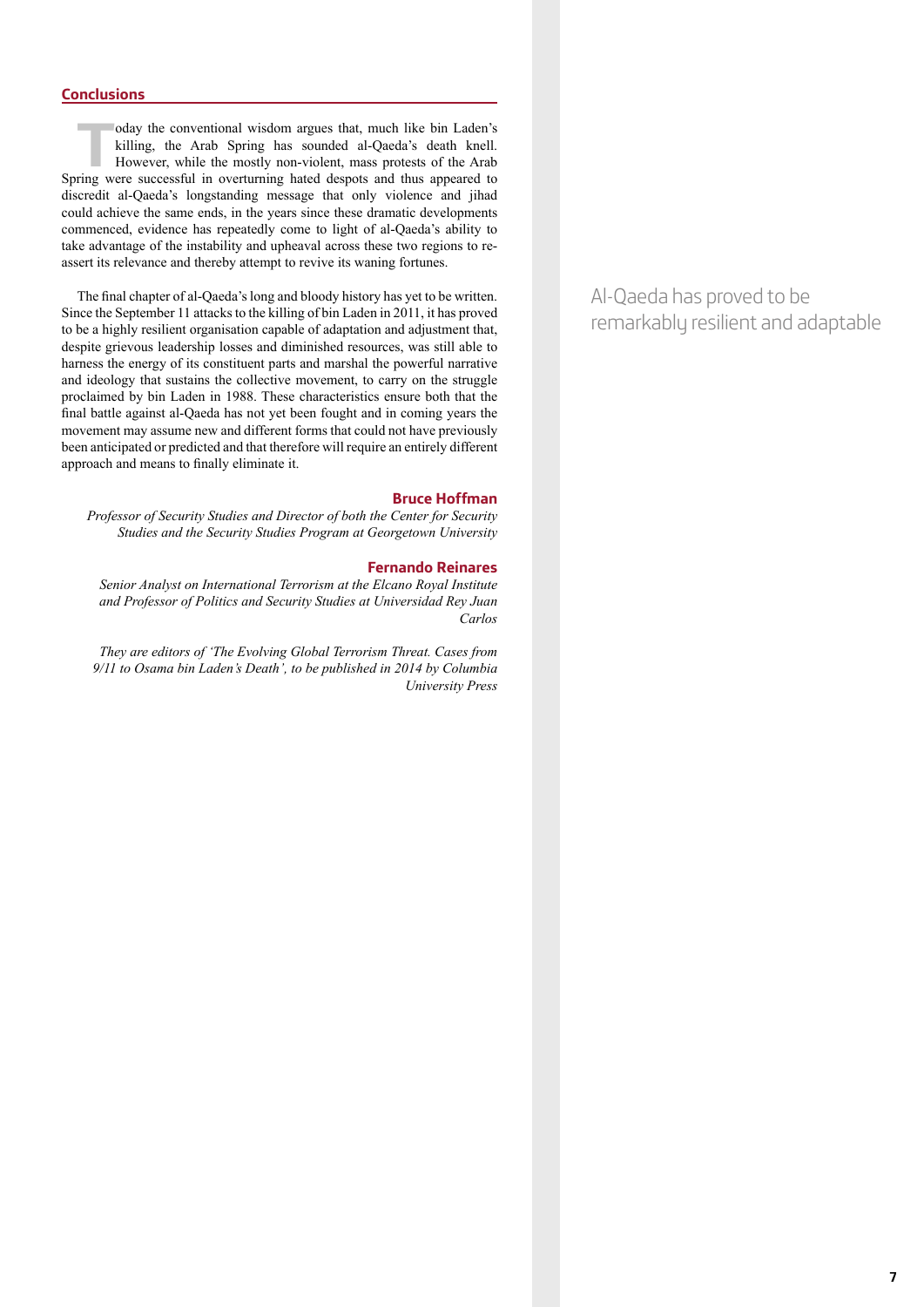## **Las relaciones empresariales de España con la China de la reforma: la evolución de un modelo**

*En 2013 se cumplen 40 años de relaciones diplomáticas entre España y la República Popular China. En el presente ARI se estudia cómo ha evolucionado y se ha transformado el modelo de relaciones empresariales España-China en este período.*

## **Enrique Fanjul**

#### **Tema**

**EREC EN 2013 se cumplen 40 años de relaciones** diplomáticas entre España y la República Popular China. En el presente ARI se estudia cómo ha plucioneado y se ha transformado el modelo de relaciones diplomáticas entre España y la República Popular evolucionado y se ha transformado el modelo de relaciones empresariales España-China en este período.

#### **Resumen**

a presencia de la empresa española en China en las<br>últimas décadas ha pasado por dos grandes etapas.<br>En la primera, que se inicia a principios de los<br>os 80 el rasgo más determinante fue el liderazgo de la últimas décadas ha pasado por dos grandes etapas. En la primera, que se inicia a principios de los años 80, el rasgo más determinante fue el liderazgo de la Administración. La Administración española "arrastró" a las empresas a un mercado atractivo pero desconocido y difícil como era el chino, estableciendo mecanismos de apoyo que fueron decisivos. No existe una frontera bien definida con la siguiente etapa. Pero es a lo largo de la década de los años 2000 cuando se consolida un nuevo modelo, basado en una presencia más sofisticada y variada del sector empresarial privado, reflejo tanto de los cambios y el crecimiento de la economía china como de los avances en el proceso de internacionalización de las empresas españolas. La Administración, aunque ha seguido desempeñando un papel, ha perdido el protagonismo que tuvo anteriormente, un protagonismo que ha pasado a otros agentes económicos, como el sector privado chino, un abanico crecientemente variado de empresas españolas, las empresas chinas que invierten en el exterior, las multinacionales españolas, la emergencia de nuevos sectores de población chinos de alta capacidad de consumo, etc.

### **Resumen**

a justificación de las políticas de internacionalización se halla en la existencia de una serie de fallos de mercado que dificultan la actividad internacional de sempresas <sup>1</sup> En el caso de la empresa española y la China se halla en la existencia de una serie de fallos de las empresas.<sup>1</sup> En el caso de la empresa española y la China de los años 80 del siglo pasado, que se había embarcado unos años antes en la nueva era de la reforma, existían unas barreras de entrada formidables. Por un lado, existía en China un gran desconocimiento acerca de la capacidad de las empresas españolas, así como una competencia muy fuerte de otros países industrializados. En el lado español, existía también desconocimiento sobre China: era un mercado lejano, geográfica y culturalmente, y las empresas españolas carecían de profesionales con los conocimientos adecuados para abordarlo.

La Administración española tomó, sin embargo, la decisión de que en China se estaban abriendo, con la reforma, grandes posibilidades económicas y comerciales y que la empresa española debía estar presente en este mercado. Se decidió utilizar con decisión las políticas de internacionalización para vencer las barreras de entrada a las que se ha hecho referencia en el párrafo anterior.

La política de la Administración se articuló en torno a cuatro ejes: apoyo político-institucional, apoyo financiero, promoción comercial y apoyo directo (organizativo y logístico) a las actividades de las empresas.

La visita a China del presidente del Gobierno Felipe González en 1985 marcó el comienzo de una política decidida de apoyo político-institucional a las empresas españolas. El proyecto que "abrió" el mercado chino a la empresa española fue la planta de materias primas para detergentes de Fushun (provincia de Liaoning), cuyo contrato firmó en 1988 Técnicas Reunidas. Era un proyecto importante por su tamaño, con un componente tecnológico destacado y que avalaba la capacidad de España, y que abrió el camino a la firma de una importante serie de contratos por parte de empresas españolas para realizar proyectos industriales. La eficaz coordinación entre la Administración y las empresas españolas fue un factor clave en los éxitos obtenidos en esta etapa.

En paralelo al apoyo institucional, el liderazgo de la Administración española se tradujo en un fuerte apoyo financiero mediante los créditos FAD (Fondo de Ayuda al Desarrollo). Estos fueron imprescindibles para situarse en línea de competitividad. La nueva China de la reforma era un mercado muy atractivo desde el punto de vista comercial, lo cual se traducía, entre otras cosas, en la disponibilidad de una oferta financiera ventajosa, con un elevado volumen de créditos concesionales, por parte de los principales países occidentales. Sin los créditos FAD, las empresas chinas, que conocían muy poco acerca de la capacidad industrial de España, no hubieran tomado en consideración a las empresas españolas como potenciales suministradores de interés. Los créditos FAD cumplieron en China con gran eficacia sus objetivos: apoyar la internacionalización de la empresa española, por un lado, y favorecer el desarrollo económico de China, por otro.

<sup>&</sup>lt;sup>1</sup> Sobre las políticas de internacionalización puede verse Enrique Fanjul (2012), "Políticas de internacionalización de la economía y la empresa: un instrumento para promover el crecimiento y el empleo", ARI nº 35/2012, Real Instituto Elcano, Madrid, 8/V/2012.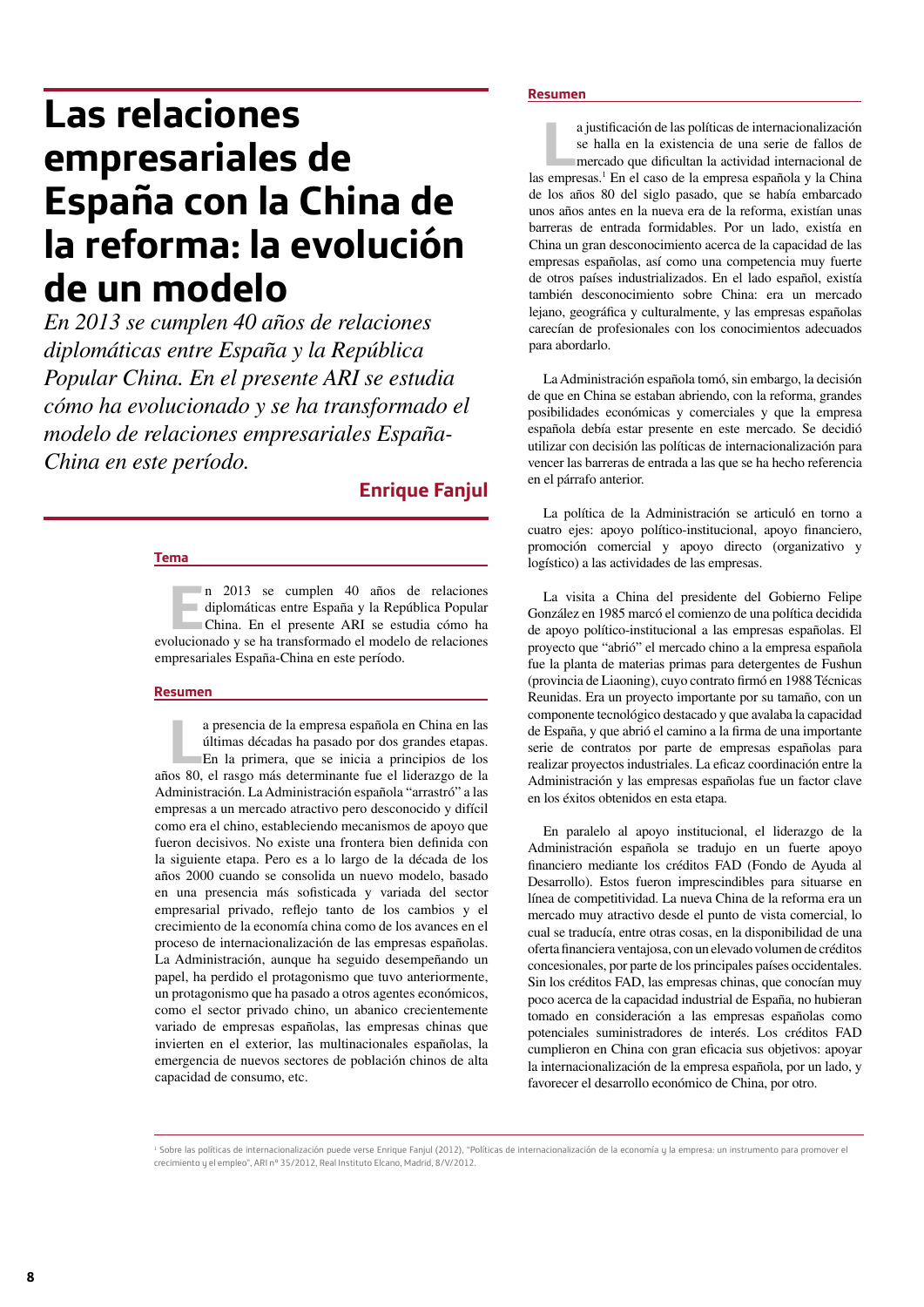La otra gran vertiente de lo que hemos llamado el "liderazgo de la Administración" era el apoyo político-institucional. Por las características institucionales de China, por tratarse de una economía altamente centralizada, con un peso dominante en la industria del sector estatal, el componente oficial en las relaciones económicas ha sido muy relevante.

Las relaciones institucionales se apoyaron en un constante flujo de visitas oficiales entre uno y otro país, que contribuyeron a crear ese marco de apoyo político-institucional al que nos estamos refiriendo. Este flujo de visitas institucionales se mantendría a lo largo de los años, aunque con constancia variable, sobre todo por parte española.

Las otras dos líneas de actuación de la Administración fueron líneas tradicionales de actuación, que lleva a cabo en todos los mercados que tienen un interés económico. Por un lado, la promoción comercial, mediante la organización de ferias, misiones comerciales, etc. Y, por otro, el apoyo logístico a las actividades de las empresas, un apoyo que en el caso de China tuvo una gran importancia, y que va desde asistir a los empresarios españoles en sus visitas hasta asesorarles en sus negociaciones y en su actuación en el mercado chino. El apoyo se ha prestado fundamentalmente desde las Oficinas Comerciales de España: en un principio, Pekín, a la que se fueron añadiendo posteriormente Hong Kong, Shanghai y Cantón.

Desde la etapa inicial de los años 80 hasta nuestros días un tema clave para la actuación empresarial ha sido estudiar bien las condiciones del mercado. Esto, que se aplica a todos los mercados, ha presentado mayores dificultades en China, por el alejamiento geográfico, las barreras culturales, el tamaño del país y los cambios que se producían con frecuencia en la política económica. Es frecuente escuchar comentarios acerca de que China es un mercado muy difícil y muy especial. Pero el elemento determinante, antes y ahora, ha sido prepararse adecuadamente y estudiar correctamente el mercado.

En esta etapa, una de las claves en la actuación de España en China fue la política mantenida por nuestro país tras los sucesos de Tiananmen de 1989, una política moderada que se opuso a sanciones duras que tuvieran como consecuencia aislar a China. Esta visión partía de la idea de que la mejor forma de favorecer la democracia y los derechos humanos en China no era a través de sanciones económicas, sino a través de su integración, en todos los aspectos, en la comunidad internacional. A raíz de la crisis de Tiananmen, España mantuvo, y defendió en el seno de la UE, una política moderada, que procuraba evitar el aislamiento de China. Gracias a ello España mejoró su imagen en China. Uno de los gestos más significativos, y simbólicos, de la actitud española fue la visita que realizó a China, a fines de 1990, el ministro español de Asuntos Exteriores, Francisco Fernández Ordóñez: fue la primera visita que un ministro de Asuntos Exteriores de la UE efectuaba a China tras los sucesos de Tiananmen.

### *Hacia un nuevo modelo*

En los años 80 y 90 del siglo pasado, el modelo de presencia empresarial español, como señalamos anteriormente, se basó en el liderazgo de la Administración, la financiación concesional, el protagonismo de proyectos grandes y medianos, el esfuerzo por promover la imagen y el conocimiento de España, y escasas inversiones por parte de España.

En paralelo a los anteriores desarrollos se registraba un flujo comercial, relativamente modesto, de productos de diverso tipo, entre los que destacaban, en la exportación española, los productos siderúrgicos, químicos y farmacéuticos, con una creciente importancia de la maquinaria y la tecnología asociadas al desarrollo de proyectos. Por el lado de la importación, ya desde los años 80 se inicia la senda ascendente de las importaciones de productos chinos, mayoritariamente de lo que podríamos denominar industria ligera, como textiles, juguetes, zapatos, electrónica y regalos.

La justificación de las políticas de internacionalización se halla en la existencia de una serie de fallos de mercado que dificultan la actividad internacional de las empresas

La política de la Administración se articuló en torno a cuatro ejes: apoyo político-institucional, apoyo financiero, promoción comercial y apoyo directo (organizativo y logístico) a las actividades de las empresas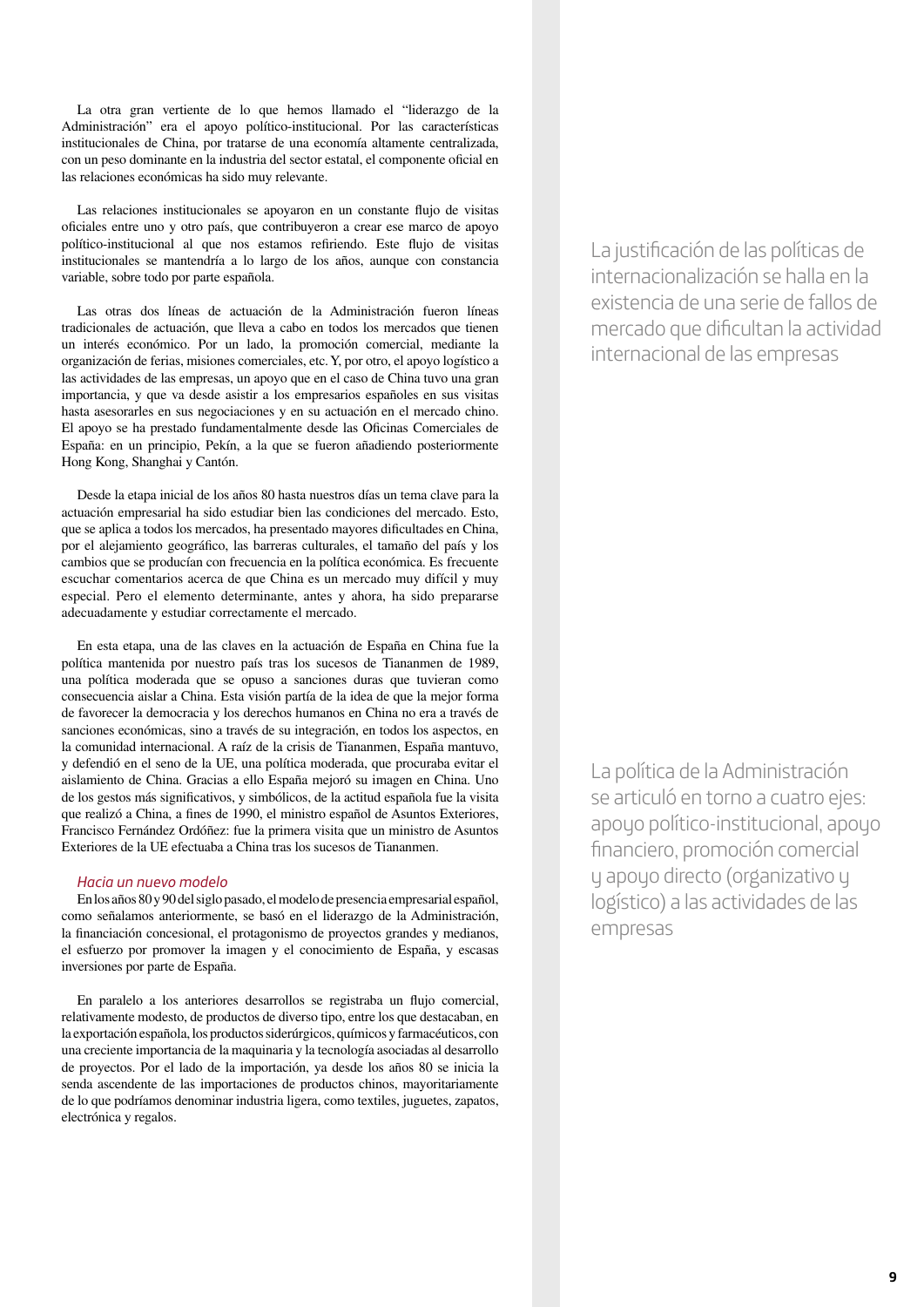El ascenso de la importación de productos chinos ha sido constante y espectacular. En 2012 las importaciones españolas de productos chinos han llegado a los 17.631 millones de euros, mientras que las exportaciones fueron de 3.765 millones. El déficit en el comercio bilateral has ido por tanto de 13.866 millones: una cifra que representaba un 45% del total del déficit comercial español. Esto significa que si bien China representa un porcentaje relativamente pequeño del comercio exterior de España, tiene en cambio un peso enorme en el déficit, siendo responsable de cerca de la mitad del total del déficit comercial español.

El modelo de relación empresarial que hemos esbozado más arriba empieza a modificarse aproximadamente a partir de la primera década de este siglo. Los cambios que se van a registrar van a ser muy profundos, aunque paulatinos, y son consecuencia de los cambios experimentados tanto en la economía china como en el proceso de internacionalización de la empresa española.

En la economía china, el trasfondo de los cambios se encuentra en el fuerte y constante crecimiento económico. Hay cuatro aspectos clave en este proceso de transformación y expansión de la economía china:

*(1)* El crecimiento económico ha dado a lugar a un aumento del nivel de vida y la emergencia de una potente clase media/ alta con elevados niveles de consumo. China se ha convertido así en un importante mercado de bienes de lujo. En 2012 China ya se había convertido en el segundo mercado del mundo para bienes de lujo, detrás de Japón. Las estimaciones son que en pocos años se convertirá en el primer mercado.

*(2)* El sector privado ha venido creciendo con fuerza desde hace años, y está adquiriendo un creciente papel en la economía. Este hecho, sin embargo, debe ser contemplado con matizaciones. Las fronteras entre el sector privado y el gobierno no son en China tan nítidas como en otros países, particularmente en las grandes empresas. Las grandes empresas privadas chinas tienen un grado de dependencia "real" relativamente alto respecto al gobierno. En general, en China las autoridades ejercen una influencia sobre el funcionamiento económico que trasciende las distinciones formales entre empresa pública y privada.

*(3)* La creciente internacionalización de las empresas chinas. En la última década las inversiones chinas en el exterior han crecido con gran fuerza. Ha surgido un número cada vez mayor de empresas multinacionales chinas que operan con una perspectiva global. Si en un principio las inversiones chinas en el exterior se orientaban hacia el aseguramiento de suministro de materias primas, los sectores y la orientación de las empresas chinas se están diversificando. En el Fortune 500 de 2012 aparecen 78 empresas chinas, tres de ellas entre las 10 primeras.

*(4)* El aumento de las reservas de divisas chinas y la transformación de China en fuente de financiación al exterior. Gracias a sus saneadas cuentas exteriores, y en particular al elevado superávit en su balanza comercial, China había acumulado en 2012 alrededor de 3 billones de dólares en reservas de divisas. El país que antes era un país pobre, al que había que ofrecer créditos concesionales para poder optar a la adjudicación de proyectos, se ha convertido en una fuente de financiación atractiva. Las empresas chinas invierten y compran participaciones en empresas en numerosos países, tanto ricos como en vías de desarrollo. China se ha convertido en un destacado prestamista.

Por parte de la economía española, el principal condicionante va a ser su proceso de internacionalización, que va a dar un salto cualitativo con la emergencia de las grandes multinacionales españolas, una serie de empresas, sobre todo de servicios, que han salido a los mercados internacionales y han adquirido un peso destacado en diversos sectores y países.

Otro cambio en el interior de la economía española, que afecta directamente a las relaciones con China, es el nuevo papel que ha cobrado la comunidad china. Esta, inicialmente concentrada en la actividad de restaurantes, ha diversificado y sofisticado su actividad profesional, apoyada en parte por la entrada en acción de una segunda generación, que ha crecido y estudiado en España, que conoce mucho mejor que sus padres las costumbres y la lengua españolas. La comunidad china ha diversificado su actividad hacia el comercio minorista y también, con el paso del tiempo, hacia el comercio mayorista. Ha surgido un sector de profesionales chinos en España, de alto nivel profesional, cuya expresión más destacada es el China Club, que están desarrollando un papel de creciente importancia en las relaciones empresariales entre China y España.

Como consecuencia de estos cambios, se ha pasado paulatinamente a un modelo de relaciones empresariales más diversificado y sofisticado, en el que destacaríamos las siguientes características:

*(1)* La entrada en China, como inversores, de varias multinacionales españolas, a partir de la década del año 2000. En los años 80 y 90 del siglo pasado las empresas españolas de gran tamaño que actuaban en China lo hacían sobre todo en el lado de la exportación, realizando grandes proyectos. Las empresas que invertían en China eran fundamentalmente pequeñas y medianas.

El año 2005 es un hito decisivo con la entrada de Telefónica en el capital de China Netcom, y en 2006 BBVA entra en el capital del China Citic Bank, así como en una empresa financiera del grupo CITIC en Hong Kong. Son las dos primeras grandes multinacionales españolas que entran en el mercado chino, aunque con participaciones relativamente pequeñas en empresas locales, no con su propia marca como han hecho en otros mercados.

*(2)* Desde el punto de vista sectorial, ha habido una notable diversificación. El aumento del nivel de vida en China ha repercutido de forma directa en la presencia empresarial española. Frente al predominio de tecnología, maquinaria y productos industriales en los años ochenta y noventa, han adquirido una creciente presencia, tanto en inversión como en exportación, los bienes de consumo, dirigidos a las nuevas capas de consumidores chinos con alta capacidad adquisitiva. Desde las cadenas de ropa y calzado hasta fabricantes de alimentos y bebida de alta gama, pasando por fabricantes de joyas, empresas españolas de muy diverso tipo se han implantado en el mercado chino.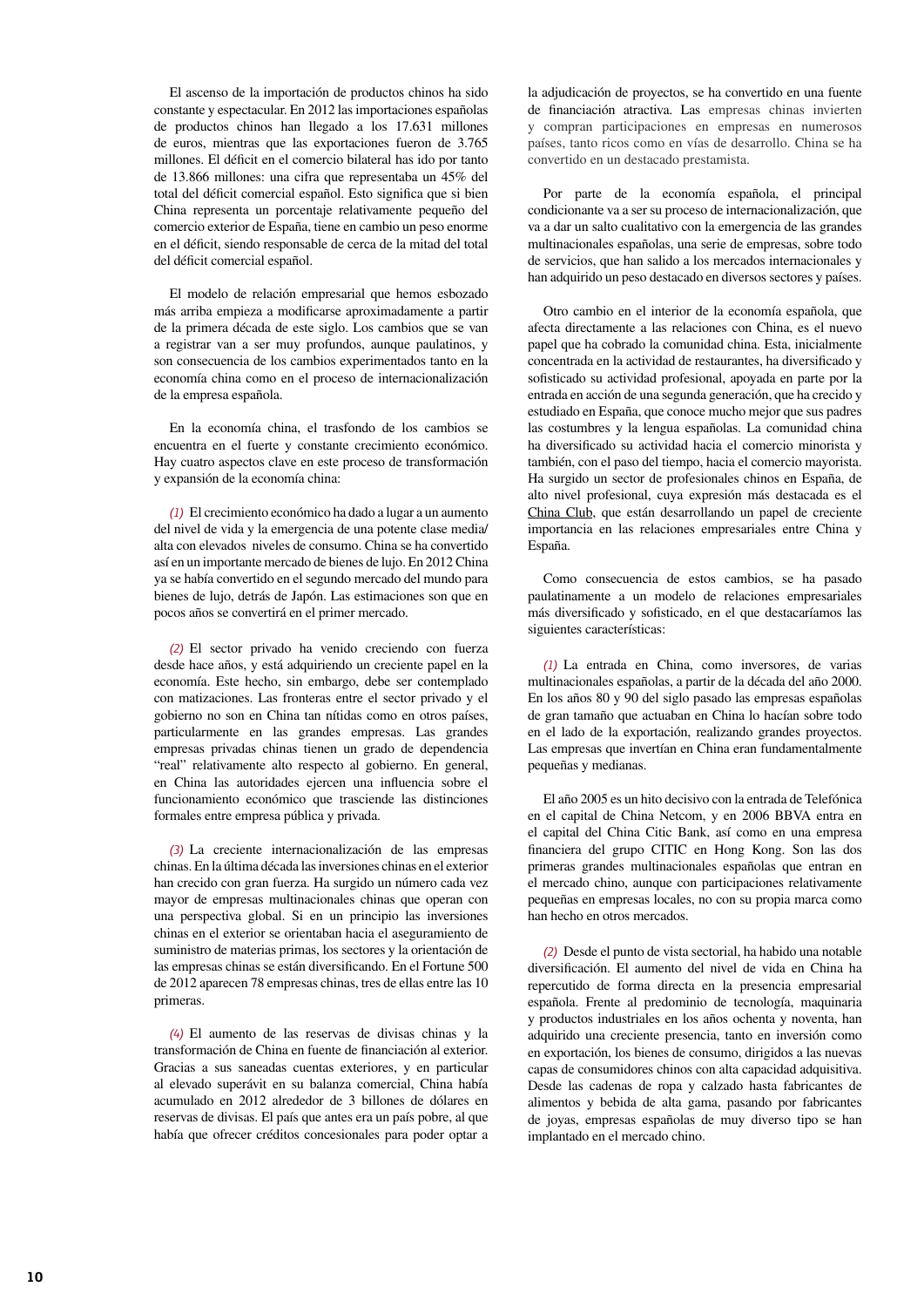*(3)* Surge y se desarrolla el turismo chino hacia España. La última década ha contemplado un *boom* del turismo emisor chino, que probablemente se convertirá en el primero del mundo en tamaño en unos pocos años. España también ha recibido un creciente número de turistas chinos, aunque quizá en menor medida de lo que hubiera sido posible y proporcionado en relación con la importancia que España tiene en el turismo mundial.

*(4)* La internacionalización de las empresas chinas trae también a España a una serie de multinacionales del país asiático, como Lenovo, Haier y, de forma destacada, Huawei, que se convierte en un importante suministrador de equipos de comunicaciones.

*(5)* En lo que constituye uno de los cambios que más pone de relieve la transformación del modelo de relaciones empresariales, China empieza a convertirse en una fuente de financiación para la economía y las empresas españolas. El ejemplo más destacado de este nuevo papel ha sido la alianza de Repsol con la petrolera china Sinopec para explotar conjuntamente campos de petróleo en Brasil. El presidente de Repsol valoró justamente en su momento la entrada de la empresa china Sinopec en la filial brasileña de la empresa española, con una inversión de 7.100 millones de dólares, como "un antes y un después" en las relaciones económicas de España con China.

*(6)* La comunidad china establecida en España, que en los años 80 y 90 había tenido un papel relativamente pequeño en la actividad de las empresas españolas en China, ha adquirido un papel mucho más relevante. Estos ciudadanos de origen chino, como ha ocurrido antes en otros países, se han convertido en asesores e intermediarios y actúan en diversos flujos económicos: por supuesto en la importación de productos chinos en España, pero también como elementos de apoyo a las operaciones de empresas españolas en China, utilizando sus contactos y conocimientos en sus lugares de origen en China, en cuya cultura, como es bien sabido, las relaciones personales desempeñan un papel clave.

## *Balance y futuro*

Las tendencias que hemos mencionado en los párrafos anteriores se mantendrán y reforzarán previsiblemente en el futuro. Además, en los comienzos de la presente década se han empezado a perfilar otras tendencias que van a influir en la relación empresarial de España con China. Mencionamos a continuación algunas de las más significativas.

Con la crisis económica y el aumento del desempleo en España se ha puesto en marcha un proceso de emigración al extranjero de profesionales españoles. Este proceso ha afectado también a China, una economía que ofrece oportunidades de empleo por su gran tamaño y sus fuertes tasas de crecimiento. La afluencia de profesionales españoles a China podrá favorecer en el futuro las relaciones económicas entre los dos países. En primer lugar, la experiencia de trabajo en China contribuirá a mejorar la formación y el conocimiento de estos profesionales del mercado chino. Asentados en China pero con conocimientos y contactos en España, estos profesionales están inmejorablemente situados

Medidas como la concesión de residencia para los ciudadanos extranjeros que adquieran propiedades en España podrían dar un gran impulso a las inversiones chinas en el sector inmobiliario español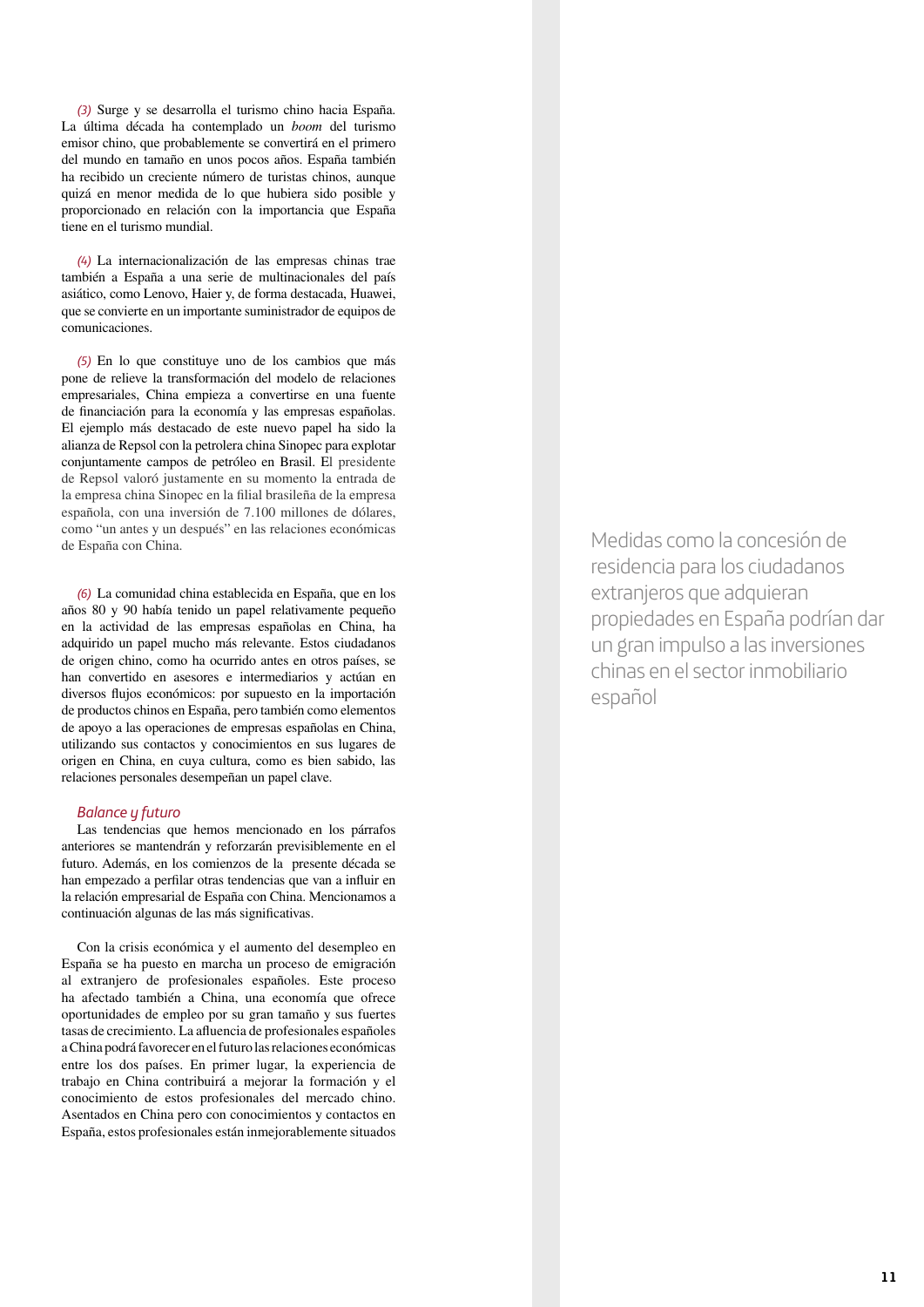para ayudar a empresas chinas que quieran desarrollar su actividad en España, o para ayudar a empresas españolas que quieran desarrollar negocios en China. En resumen, podrán ser un instrumento para reforzar los vínculos económicos entre los dos países.

Por otra parte, en los últimos años la economía china ha empezado a perder atractivo como destino para la deslocalización de actividades industriales. Varios factores se encuentran detrás de este hecho. Por un lado, con el desarrollo económico los costes de producción en China han aumentado, en particular los costes laborales. En muchos países industrializados la crisis económica ha producido una contención o reducción de costes. Esto no significa en absoluto que se vayan a contraer las inversiones españolas en China. En la China de la reforma ha habido dos grandes motivaciones para las inversiones de las empresas extranjeras: para aprovechar sus bajos de costes de producción, o para vender en el mercado doméstico. Los cambios en curso en la economía china –el aumento del nivel de vida de la población, el favorecimiento del consumo como motor económico y el aumento de los costes de producción, en especial los laborales– harán que la primera motivación pierda importancia y que se refuerce la segunda.

Cabe anticipar igualmente que crecerá el número de empresas chinas que invertirán en España. Hay un sector en el que se abren amplias oportunidades para la inversión china en España: el inmobiliario, debido a la caída de precios inmobiliarios registrada en España y la creciente capacidad de compra de los ciudadanos chinos. Medidas como la concesión de residencia para los ciudadanos extranjeros que adquieran propiedades en España podrían dar un gran impulso a las inversiones chinas en el sector inmobiliario español.

## **Conclusión**

**C**reo que la experiencia de la empresa española en China es una experiencia de éxito razonable.

Un buen indicador a este respecto es el número de empresas españolas implantadas en China, de una u otra forma. En China hay más empresas españolas implantadas que en todo el resto del continente asiático, y me atrevería a decir que con una gran diferencia.

En China se ha recorrido un camino, que estuvo marcado en una primera etapa por un liderazgo de la Administración que sirvió para colocar a China en el mapa de un número creciente de empresas españolas, y que fue decisiva para que los agentes chinos consideraran la oferta española y se pudieran conseguir contratos de proyectos y tecnología, así como para favorecer un aumento del conocimiento mutuo.

Con el paso del tiempo, el crecimiento de la economía china y la mayor internacionalización de la empresa española han ido configurando un panorama de relaciones caracterizado por una mayor diversidad sectorial, un creciente papel del sector privado chino, la entrada en China de algunas de la grandes multinacionales españolas, el despegue de las inversiones chinas en España, el papel cada vez más relevante de los profesionales españoles instalados en China y de los profesionales de origen chino en España, y ese cambio tan radical que ha supuesto la transformación de China, de ser un receptor de financiación concesional española a convertirse en una fuente de financiación para empresas españolas. Esas tendencias apuntan el camino hacia el futuro.

## Enrique Fanjul

*Anterior consejero comercial de la Embajada de España en China y presidente del Comité Empresarial Hispano-Chino, y autor de varios libros sobre China*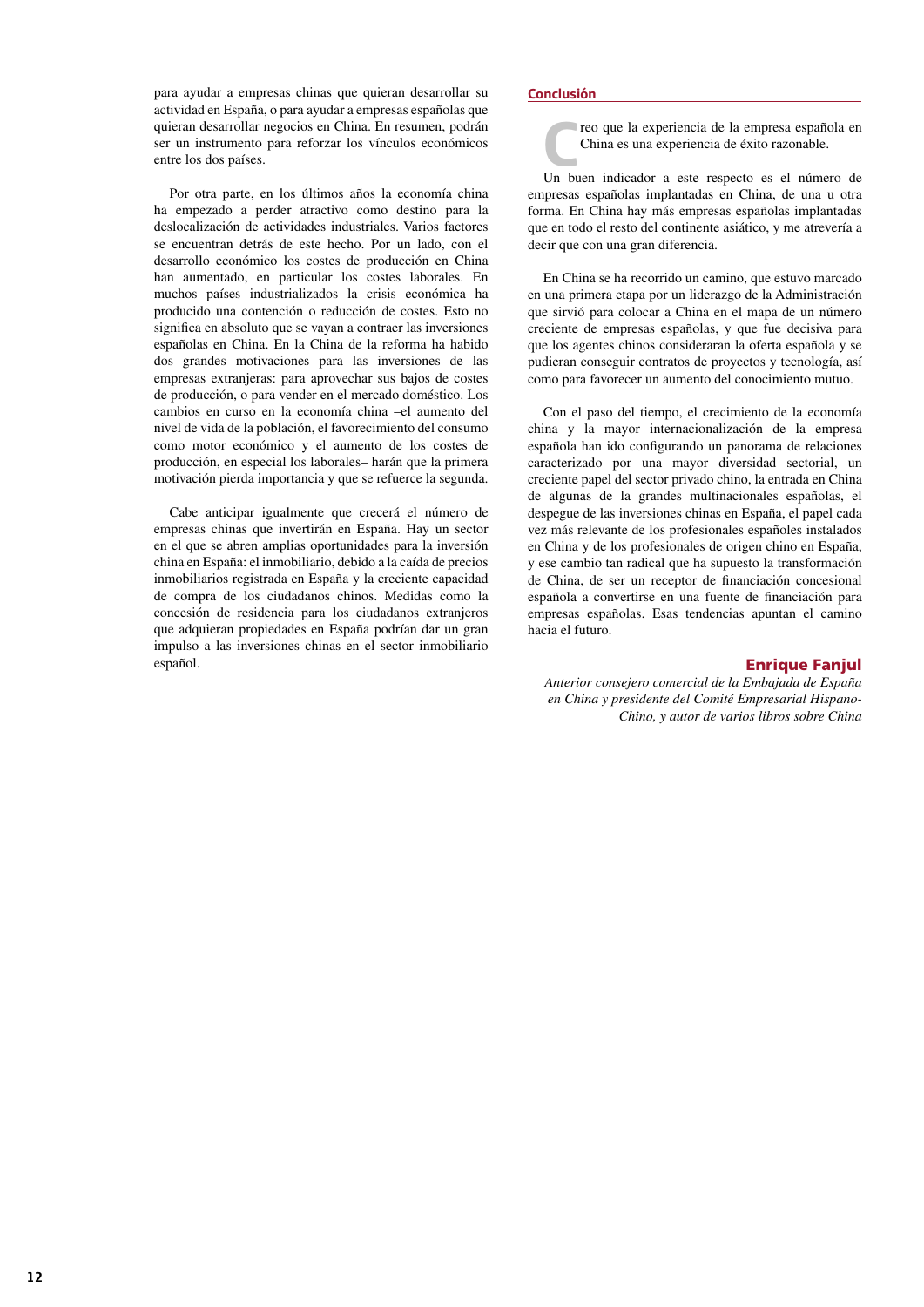#### **Theme**

**Contrary to what numerous media reports seem to suggest, current Spanish emigration is very slight.** suggest, current Spanish emigration is very slight.

#### **Summary**

nly 2% of Spanish citizens living outside Spain are<br>natives who have left the country due to the crisis, a<br>total of around 40,000 people. This figure in no way<br>supports the alarm stirred up by the media with regard to this natives who have left the country due to the crisis, a total of around 40,000 people. This figure in no way supports the alarm stirred up by the media with regard to this phenomenon.

## **Analysis**

**O**ver the past couple of years the alarm has been raised in Spani and abroad about the rise in Spanish emigration. Furthermore, those voices consider this emigration to be in itself yet another of the evils that are raised in Spain and abroad about the rise in Spanish emigration. Furthermore, those voices consider this emigration to be, in itself, yet another of the evils that are afflicting Spanish society; a waste of the resources invested in education and a threat to the future of Spain's population.

The alarm, however, is unjustified in view of the figures. At present there are 1,900,000 Spaniards living abroad –data from January 2013–, but very few of these have emigrated recently. In the group there are four distinct types of people:

- *(1)* Spanish emigrants who in the 1960s went to central and northern European countries, many of them settling there permanently. Around 2 million people emigrated to Europe between 1959 and 1973. Even though many returned after the oil crisis and, above all, due to Spain's economic growth brought on by its entry to the EU, a large number of Spaniards settled permanently in Germany, Switzerland, France, Belgium and other countries. At the dawn of the new century, in 2002, right in the middle of Spain's economic boom, the electoral roll of residents abroad came to 488,000 Spaniards who were over the age of 18 and lived in another European country, most of them in France, Germany and Switzerland. That same census now, in 2013, shows 541,000 Spaniards who are over 18 and live in another European country, which implies a small increase of 53,000, or slightly over 10%. An alternative source, the RSRA (Register of Spaniards Resident Abroad, PERE in Spanish), which was started in 2009, shows the evolution of emigration since the crisis began to have an effect on the international mobility of Spaniards: according to its figures, at the beginning of 2013, in Europe there were 20,204 more Spaniards born in Spain than in 2009 (349,653 versus 329,449).
- *(2)* The Spanish emigrants, along with their children and grandchildren, who left Spain throughout the 19<sup>th</sup> and 20th centuries –particularly during the Civil War and the post-war period– to move to a number of Latin American countries, mainly Argentina and Venezuela. In 2002 the electoral roll showed 483,000 Spaniards over the age of 18 living in Latin America. A great number of the earlier emigrants, however, had lost their Spanish nationality and the so-called Historical Memory Act, approved in 2007, offered them the chance to reclaim it. In application of this Act, 503,000 requests for Spanish nationality have been received, 90% of them from Latin America, and close to 300,000

# **Do Spaniards emigrate?**

*Contrary to what numerous media reports seem to suggest, current Spanish emigration is very slight.*

## **Carmen González Enríquez**

have been favourably settled, thereby increasing the number of Spanish nationals in Latin America whose presence there has nothing to do with the economic crisis in Spain.

- *(3)* Spanish emigrants in any other part of the world, especially the US, Canada and Australia. In 2002 they totalled 79,000 according to the electoral roll, and that figure has now doubled to 167,000 according to the PERE of January 2013. However, only a part of this growth is due to Spaniards born in Spain, the bulk of them being those not born in Spain or in their country of residence, that is to say, they are not the children of previous emigrants. The case of the US, the main destination of Spanish migration after Europe and Latin America, clearly shows that the number of Spaniards that has increased the most is those who were not born in Spain or the US, but in other countries. They are, therefore, people who have acquired Spanish nationality, mostly Latin Americans who emigrated to Spain and then to the US. On the whole, fewer than half of the Spanish citizens living in the US in 2013 had been born in Spain.
- *(4)* Latin Americans who migrated to Spain, obtained Spanish nationality and, as a result of the economic crisis, left the country and returned to their countries of origin or moved to another. Statistics record them as being Spaniards living abroad but, in most cases, they cannot be considered emigrants since they live in their country of origin.



## *Figure 1. Spanish citizens resident in the US, by country of birth*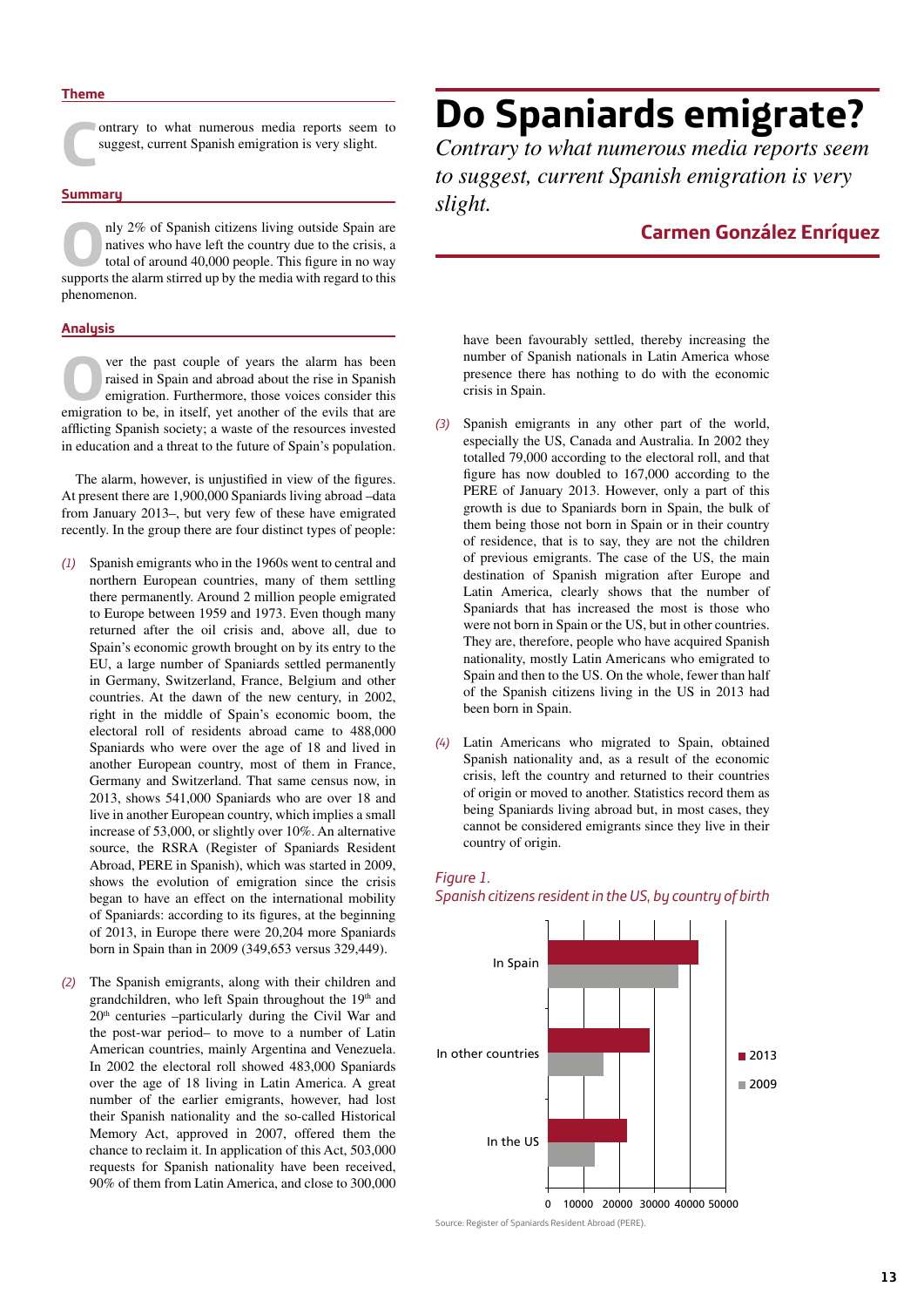In the figure for Spaniards currently residing in Latin America, 1,107,000 according to the PERE in January 2013, earlier Spanish emigrants are included, as well as two further types of false emigrants: those who have never lived in Spain but are descended from earlier Spanish emigrants, and those who were born in Latin America, emigrated to Spain, acquired Spanish nationality and then returned to their country of origin. These people cannot be considered emigrants either since they live in the country in which they were born. Both groups are indistinguishable in statistical terms. Less than a quarter of the Spanish citizens living in Latin America were born in Spain. They come to a total of 245,000, amongst whom there are a large number of earlier emigrants. Comparing these data to previous results, that allow residents living abroad to be differentiated by country of birth –those of 2009– it can be seen that the number of Spaniards born in Spain and living in Latin America has hardly varied over the past five years. In 2009 they were 238,000, which means the number has grown by 3% (7,000 people).





The presence of emigrants from Latin America and other countries of origin (mainly Moroccans) who obtained Spanish nationality and later moved to other countries is also noticeable in Europe, where they constitute the group that has grown the most due to the crisis: 83%.

## *Figure 3.*

*Percentage growth in the number of Spaniards in other European countries, 2009-13*



Source: Register of Spaniards Resident Abroad (PERE).

## *How many Spaniards have emigrated due to the crisis?*

From the figures above it can be deduced that recent Spanish emigrants, those who left the country in the wake of the 2008 economic crisis and because of reduced job opportunities, form a very small group in comparison with the total number of individuals with Spanish nationality who live abroad. According to the PERE, the number of Spaniards born in Spain and living abroad only rose by 6% –40,000 people– between January 2009 and January 2013, this is to say, the years of crisis. These 40,000 people represent less than 0.1% of Spain's total population.

But it could be the case that the real figure of emigrants is actually larger than that recorded in Spanish statistics because many, especially the more recent cases, do not register in the corresponding consulate and are, therefore, statistically invisible as emigrants. To evaluate the possible under-representation of Spaniards in the country's emigration statistics it is useful to compare the Spanish data with the statistical offices of some of the main destinations countries: Germany, the UK, France and Switzerland. These four countries make up 76% of the total Spanish emigration to other European countries. According to this comparison, the PERE's Spanish figures are at times substantially higher than those recorded in the country of destination (in the case of France and Switzerland) and in others they are very close, if not practically identical (the UK and Germany).

2 Data from Office for National Statistics (United Kingdom) y de la Statistisches Bundesamt (Germany) and recorded by OCDE in the International Migration Outlook de 2013.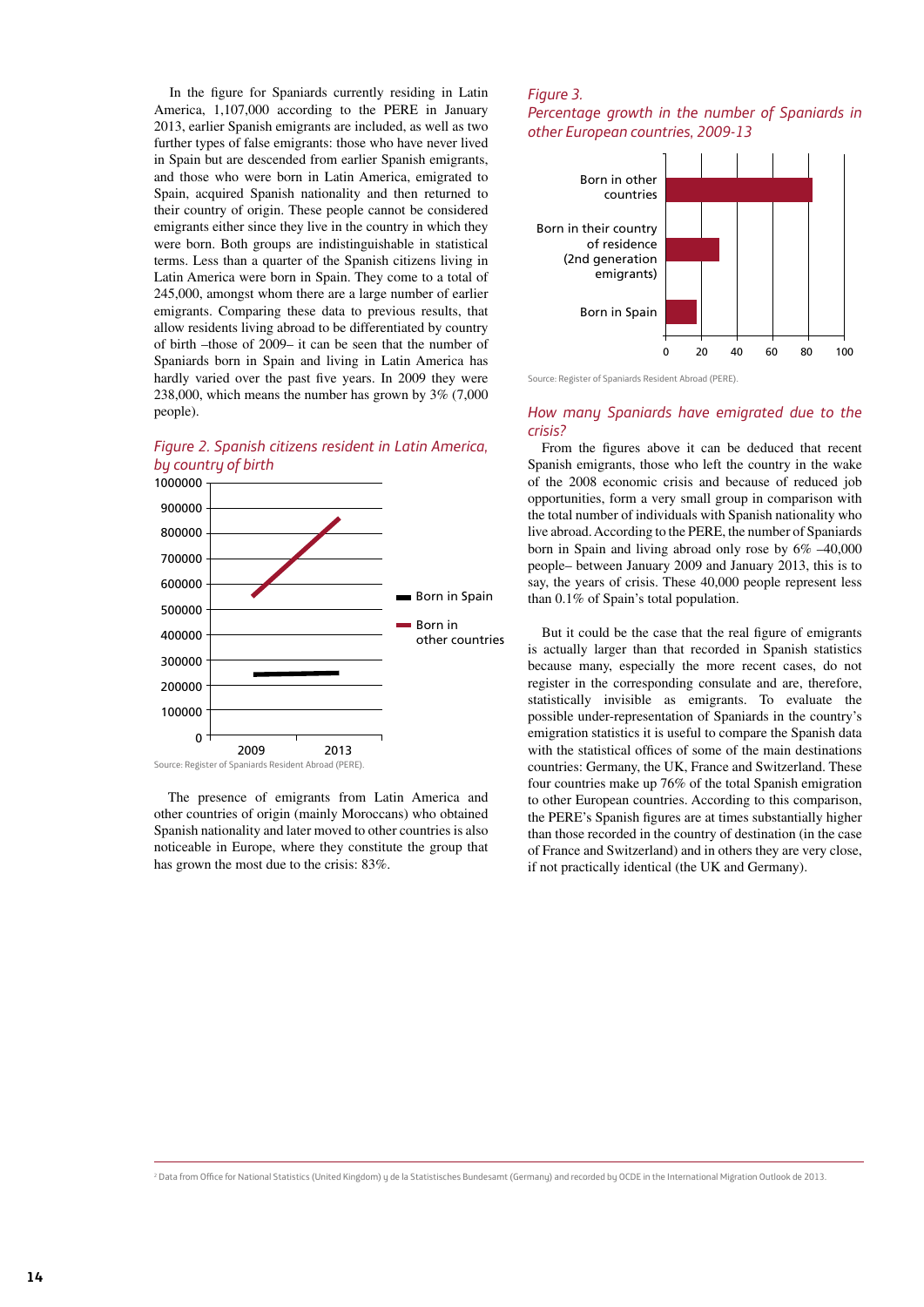*Figure 4. Comparison between the number of emigrants according to the PERE and the statistical office of the country of destination*

|             |                                              | According to the PERE According to the statistical<br>office of the country of<br>destination |
|-------------|----------------------------------------------|-----------------------------------------------------------------------------------------------|
| Germany     | 111,731 (1/l/2012)                           | 110,193 (31/XII/2011)                                                                         |
| UK          | 64,317 (January 2011)                        | 71,000 (2011)                                                                                 |
| France      | 169,473 (over 14 years old,<br>January 2011) | 100,588 (over 16 years old,<br>Labour Force Survey 2011)                                      |
| Switzerland | 99,539 (1/l/2013)                            | 69,400 (31/XII/2012)                                                                          |

Sources: INE (Spain); Office for National Statistics (UK); Statistisches Bundesamt (Germany); Institute national de la statistique et des études économiques (France); and Office Federal de la Statistique Suisse (Switzerland).

The comparison shows that Spanish statistical sources do not underestimate the number of Spaniards living abroad. Nevertheless, many Spaniards may be, for a short time, trying their luck in other countries and not actually settling there, in other words, not living there long enough to register in their institutions. What could also be happening is that the 'stock' figures could be hiding heavy movement, that is to say, that many Spanish emigrants could have left the destination country and been replaced by others. This is what the data regarding Germany and the UK seem to suggest: the inflow of Spaniards seems to rise but the number of residents is not proportionally altered, which implies the outflow of many others. The outflow of foreigners from Germany accounted for two thirds of foreign arrivals in 2011, and half in the case of the UK.<sup>2</sup> In fact, Spanish emigrants in some European countries are fewer today than some years ago. In Switzerland, for instance, the number of Spaniards fell from 77,800 in 2003 to 69,400 in December 2012 (*Office Federal de la Statistique Suisse*). In France, the population *recensement* of 2008 recorded 257,315 Spaniards, as opposed to 248,315 in 2010. Most of them are inactive population –retirees– (*Institute national de la statistique et des études économiques*, France).

In short, Spanish citizens living abroad can be classified as follows based on the PERE's figures:

- *(1)* Earlier Spanish emigrants, and their descendants, who moved to Latin America throughout the  $20<sup>th</sup>$  century, and Latin Americans who immigrated to Spain, acquired Spanish nationality and later on returned to their country of origin: 1,075,000.
- *(2)* Earlier Spanish emigrants in other European countries and their descendants: 606,000.
- *(3)* Earlier Spanish emigrants and their descendants in other countries (the US and the rest of the world): 97,000.
- *(4)* Immigrants who obtained Spanish nationality in Spain and then emigrated to a country different to their country of origin: 105,000.
- *(5)* Spaniards born in Spain and who emigrated to other European countries after 2009: 20,000.
- *(6)* Spaniards born in Spain and who emigrated to Latin America after 2009: 7,000.
- *(7)* Spaniards born in Spain and who emigrated to other countries (the US and the rest of the world) after 2009: 13,000.

On the whole, this means that Spaniards born in Spain only account for 2% of the total number of Spanish citizens living abroad.

Very few of the 1,900,000 Spanish citizens living abroad are recent emigrants

Only a small number of Spaniards have emigrated as a result of the economic crisis and reduced job opportunities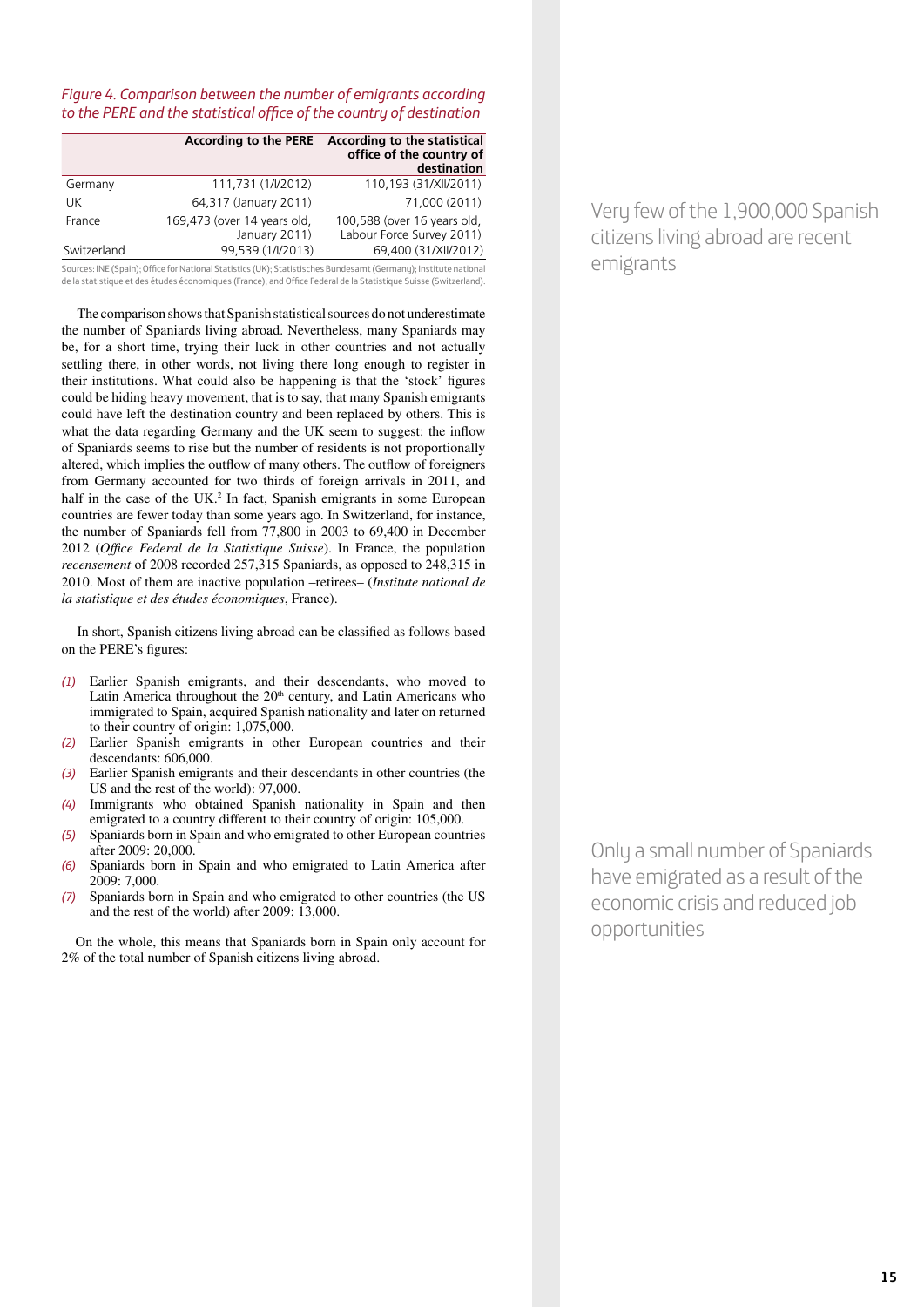



### **Conclusion**

**S**panish society has been exceptionally immobile over<br>the past few decades, since the mid 1970s, when the<br>oil crisis put an end to the wave of migration that<br>heaven in the 1960s. Compared to the populations of other the past few decades, since the mid 1970s, when the began in the 1960s. Compared to the populations of other countries, Spaniards have hardly left their own and even internal mobility, from one province to another, has been very slight since the 1980s, as often reported by those who analyse the Spanish labour market. It is, in short, a locallyrooted society, in which remaining close to family and friends has been a priority for most people. In fact, one of the obstacles to the internationalisation of Spanish companies has been the strong employee resistance against moving to another country. Even the State's foreign service has come up against the reluctance to move of its own civil servants.

Only this sedentary nature can explain the current alarm, which is hard to understand on the basis of actual figures. According to the latter –and they seem reliable– the number of Spaniards who were born in Spain and who currently reside abroad has only risen by 40,000 since the beginning of the crisis, the equivalent to 0.1% of the total Spanish population. It is true that the figures do not include those who leave the country in search of work and not finding what they were looking for return within a few months, but, by definition, only those who reside outside their country of birth can be accounted as emigrants. On the other hand, it is also true that Spain's immigrant population has dropped by a total of 152,000 since 2009, which is a mere 2% of those who were born in a foreign country and lived in Spain in 2009. However, the number of immigrants still in Spain (6,466,000) more than trebles that of Spanish citizens living abroad. Even amongst the main destinations of the more recent post-crisis Spanish emigration –Germany and the UK, for example– the number of working-age Spaniards residing there is substantially lower than the number of working-age Germans or Britons in Spain. There are 320,000 Germans and Britons between the ages of 15 and 64 in Spain, as opposed to 132,000 Spaniards of those very same ages living in Germany and the UK (INE). To summarise, the inordinate amount of attention the phenomenon is attracting in Spain can only be explained by the fact that it is being looked at from a decidedly local perspective, which is determined to see each job-seeking departure from Spain as something dramatic. Perhaps it would be necessary to change the perspective and ask why it is that a great many more people do not take the step of seeking better working or living conditions abroad.

## Carmen González Enríquez

*Senior analyst for Demography, Population and International Migration, Elcano Royal Institute*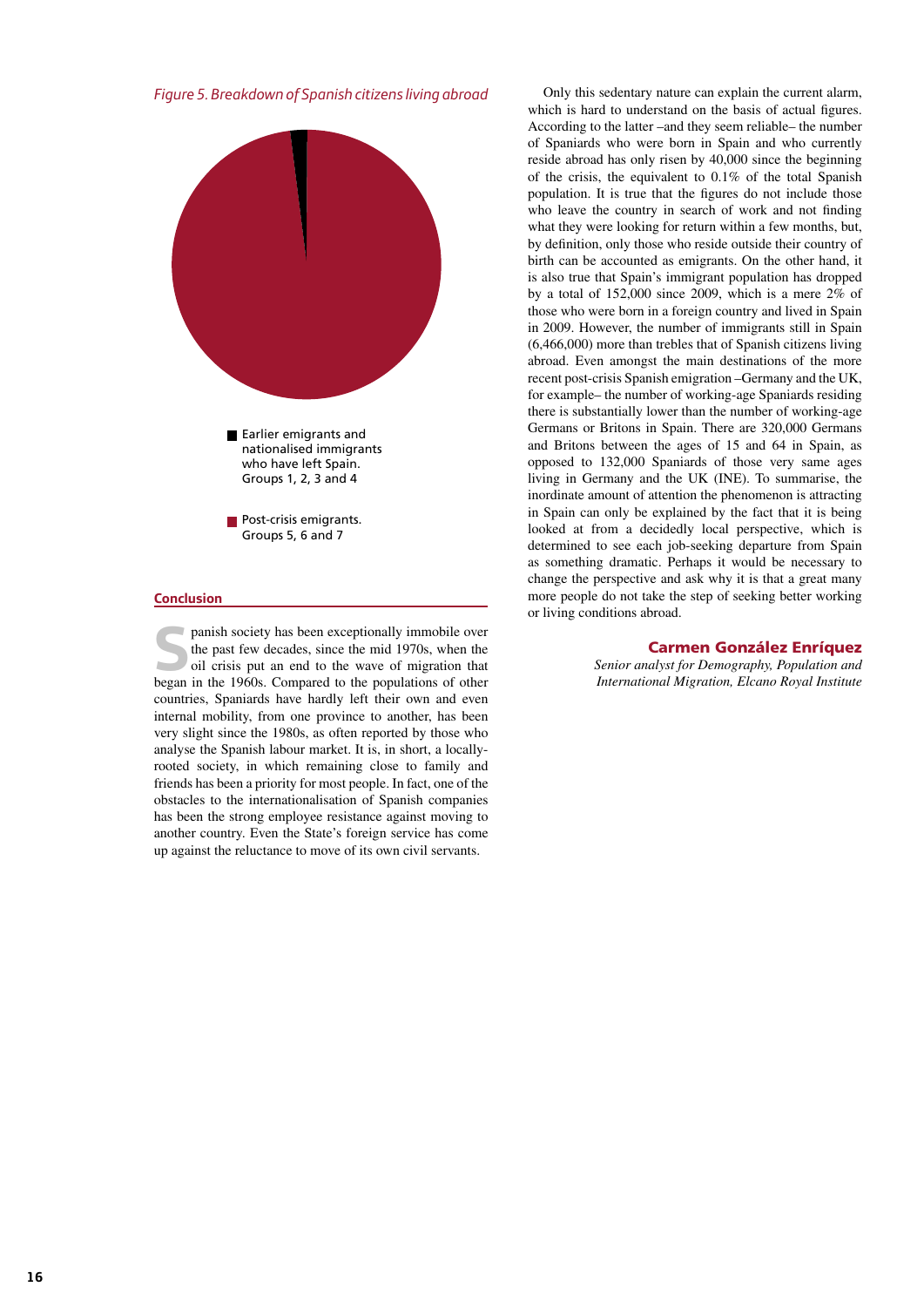**A**ngela Merkel has emerged as the undisputed winner of the German elections, an achievement not to be underrated. Her alliance between the CDU (Christian Democratic Union) and the CSU (Bavaria's Social Christian Union) has gained the best election results since 1990, when a large number of Germans thanked Helmut Kohl via the ballot box for his efforts to unify the country. Merkel's victory has been so overwhelming that she was close to an absolute majority, something the German public had not seen since Konrad Adenauer's landslide victory in 1957. Thus, with results such as these in her third elections Merkel is on the way to joining both Kohl and Adenauer as one of the greatest chancellors in post-war German history.

Despite being subjected to intense criticism from abroad, the results show the enormous support for Merkel's leadership style in managing the Eurozone crisis. Many Germans identify with her frugal, cautious and pragmatic approach. Her election campaign has been a success. In a context of uncertainty and crisis, most Germans have decided to put their faith in Merkel's safe pair of hands. For the first time they see a German leader fighting fiercely for German interests without coming across as hostile and arrogant. This hard-won trust should give Merkel ample elbow room to achieve her political objective, which is none other than to consolidate Germany's role as the anchor of economic and political stability in the heart of Europe.

However, what seems at first glance a propitious environment might turn out to be a daunting task. The truth is that the German electorate has dropped a heavy burden in Angela Merkel's hands. For a start, she will have to find a coalition partner, which will not be easy. The SPD (Social Democratic Party) was severely mauled after having been the CDU/CSU's junior partner in the Grand Coalition of 2005-09 and will therefore try to obtain major concessions before it agrees to repeating the experience. Demands are likely to range from the introduction of a minimum wage to ask for the removal of the heavy-weight Wolfgang Schäuble as Minister of Finance.

It also remains to be seen how Merkel will deal with the absence of a liberal party in the Bundestag for the first time in the Federal Republic's history. Indeed, apart from the CDU/CSU, all the other parties have a more left-leaning programme, which is certain to have an impact on the Bundestag's agenda and debates. This leaves Merkel with a greater exposure to possible blackmailing strategies by the SPD, vexing her party's more conservative elements.

To avoid this, she could go it alone with a minority government, relying on ad hoc coalitions. However, it is unlikely for two reasons: (1) it goes against the German tradition of creating stable coalitions; and (2) there is still the possibility of the SPD, Greens and *Die Linke* gangingup against her at certain moments. The SPD and the Greens have both clearly said that they will not become partners with *Die Linke*, but this does not mean that they cannot join forces on particular policies. The chance at some point to finally erode Merkel's power might just be too tempting.

Furthermore, even if Merkel were to find ad hoc support from the Greens, it would be insufficient because the SPD

## **Merkel's safe pair of hands now carry a heavy burden**

*Angela Merkel has emerged as the undisputed winner of the German elections, an achievement not to be underrated. Her alliance between the CDU (Christian Democratic Union) and the CSU (Bavaria's Social Christian Union) has gained the best election results since 1990.*

## **Miguel Otero-Iglesias**

has a majority in the upper house, the Bundesrat. For the same reason, it is highly for Merkel to opt for a permanent coalition with the Greens. In other words, her only option is a Grand Coalition with the SPD, for which she will have to pay a heavy price.

She will also have to confront other obstacles that will come her way. She is now at the zenith of her popularity, but is unlikely to maintain such levels of support throughout her third mandate. As with other long-lasting leaders –Kohl and Thatcher, for instance–, at some point the Germans will want to see a new hand at the helm. There are also doubts about whether the German economy can continue riding on the growth generated by the emerging markets. The latter's growth levels, especially China's, might decline and thereby harm the German export industry.

And then, of course, there is the complex and endless task of solving the Eurozone crisis. Considering that Greece, Ireland and Portugal are not yet out of the woods, over the next four years it is very likely for the German taxpayer to see the first bills coming his way, in the guise of public sector involvement in debt restructuring. This is sure to be picked up by the Euro-sceptic AFD (*Alternative für Deutschland*), which has not made it into the Bundestag but which is crammed with Economics professors who will be keen to explain these technical operations to the German public in simple terms.

In conclusion, Merkel is likely to have some difficult years ahead and she will have a heavy burden to carry. But, nevertheless, it would be a mistake to underestimate her capacity to overcome obstacles. Even her fiercest critics now recognise her political cunning. She could be prepared to pay a high price to have the SPD as a junior partner and then slowly, as she has done before, take up some of the SPD's programme and weaken it without pushing it completely out of the coalition.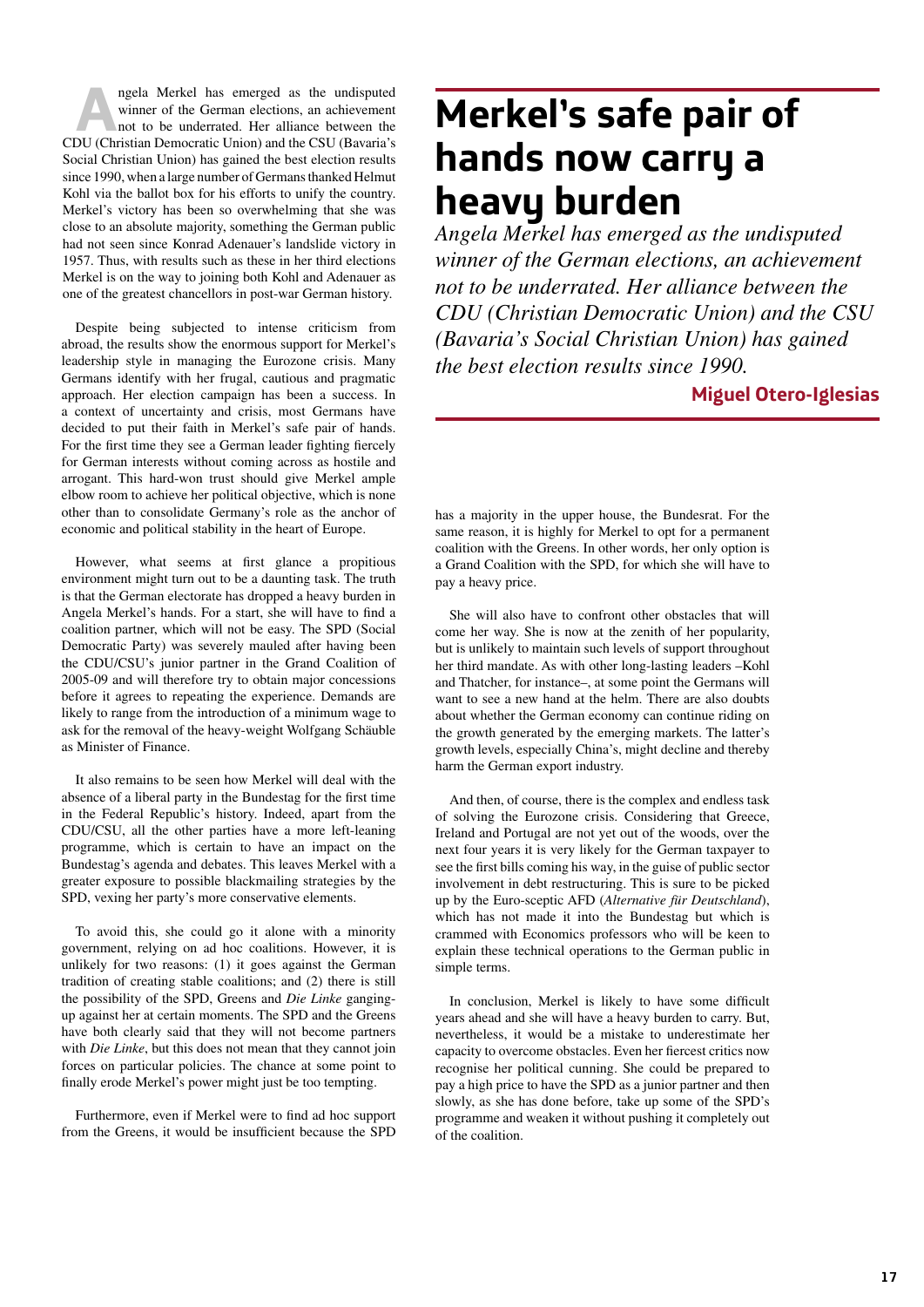Now that the FDP is gone, and with it the active advocacy of liberal economic policies, Merkel will probably be willing to accept more social policies at home and a softer fiscal consolidation in the Eurozone periphery so as to be better protected from a possible drop in demand from the emerging markets. There is an increasing trend in the CDU to believe that the three years of austerity were necessary to streamline public spending and increase competitiveness in the south, but that it is now the moment to underpin the current recovery with targeted fiscal stimuli. It would therefore be no surprise for Merkel to come under pressure from the SPD, with the support of the French socialists, to be more flexible regarding growth-enhancing policies and to then come out with François Hollande in favour of the same policies, selling them to the German public as a necessary compromise between France and Germany.

Merkel could even be bolder. Now that she has the trust of the German voters, she could use the overwhelming support to devote her efforts over the next four years to build the banking, fiscal and political union that are needed to consolidate the single currency. If she builds a solid coalition with the SPD she would even have the two-thirds majority needed in the Bundestag to change the German Constitution. Hence, if she were to be bold enough, she could follow in the footsteps of her mentor Helmut Kohl and go down in history as one of the great leaders of European integration. However, the option is unlikely and the other Eurozone member states would do well not to raise their expectations too high. The most probable outcome is for Merkel to err on the side of caution and confront each obstacle as it arises, with a cool head and in a piecemeal fashion. This is indeed what most Germans have voted for.

## Miguel Otero-Iglesias

*Assistant Professor, Centre for European Integration, ESSCA School of Management, Paris*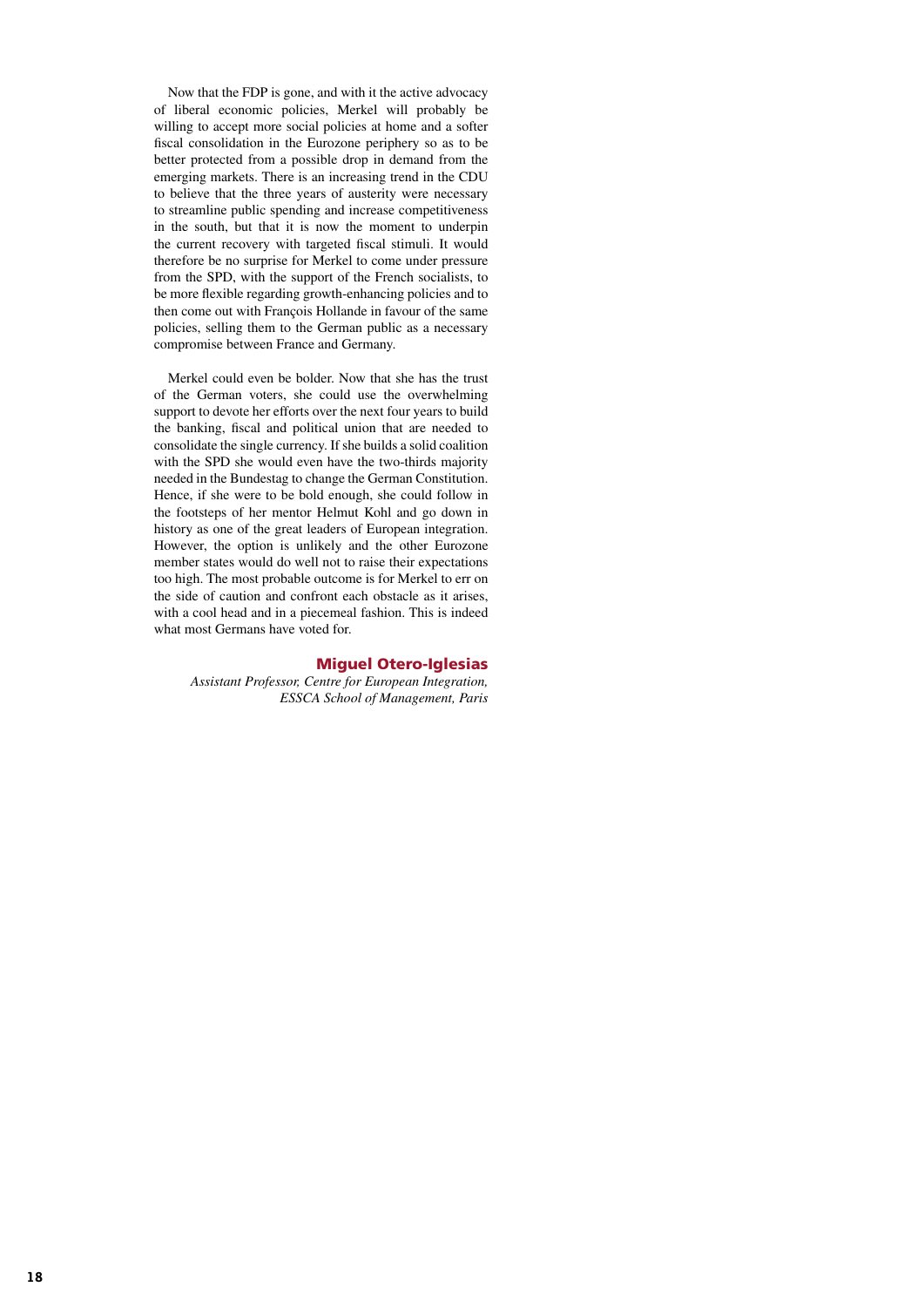

**Gibraltar and public opinion in the UK and Spain** *Javier Noya* ARI 36/2013 (Translated from Spanish) - 01/09/2013

**Gibraltar en la opinión pública británica y española** *Javier Noya* ARI 36/2013 - 01/09/2013

**Al-Qaeda's continued core strategy and disquieting leader-led trajectory** *Bruce Hoffman and Fernando Reinares*

ARI 37/2013 - 10/09/2013 **Las relaciones empresariales de España con la China** 

**de la reforma: la evolución de un modelo** *Enrique Fanjul* ARI 38/2013 - 12/09/2013

**Cyber cells: a tool for national cyber security and cyber defence** *Thiber*

ARI 26/2013 (Translated from Spanish) - 17/09/2013

**All that remains sound between Spain and the UK** *Ignacio Molina* ARI 31/2013 (Translated from Spanish) - 18/09/2013

**¿Emigran los españoles?** *Carmen González Enríquez* ARI 39/2013 - 18/09/2013

**The Gibraltar crisis and the measures, options and strategies open to Spain** *Alejandro del Valle Gálvez* ARI 32/2013 (Translated from Spanish) - 30/09/2013

# **Comentarios Elcano**

## Publicados en septiembre

**Tension rises in Gibraltar while the Royal Navy passes** *Félix Arteaga* Expert Comment 50/2013 (Translated from Spanish) - 05/09/2013

**La crisis Siria reafirma la centralidad energética de Oriente Medio** *Gonzalo Escribano*

Comentario Elcano 53/2013 - 11/09/2013

**Atacar o no atacar en Siria: los relatos oficiales no cuajan** *Félix Arteaga*

Comentario Elcano 54/2013 - 12/09/2013

**"Alemania ante un poco probable cambio de rumbo": una breve reflexión sobre las elecciones al Bundestag del 22 del septiembre 2013** *Mario Kölling* Comentario Elcano 55/2013 - 16/09/2013

**La irrelevancia de estas elecciones alemanas para el futuro del euro** *Federico Steinberg* Comentario Elcano 56/2013 - 16/09/2013

**Alemania ante las urnas, Merkel ante su tercer mandato** *Ignacio Molina* Comentario Elcano 57/2013 - 20/09/2013

**Merkel's safe pair of hands now carry a heavy burden** *Miguel Otero-Iglesias* Expert Comment 58/2013 - 24/09/2013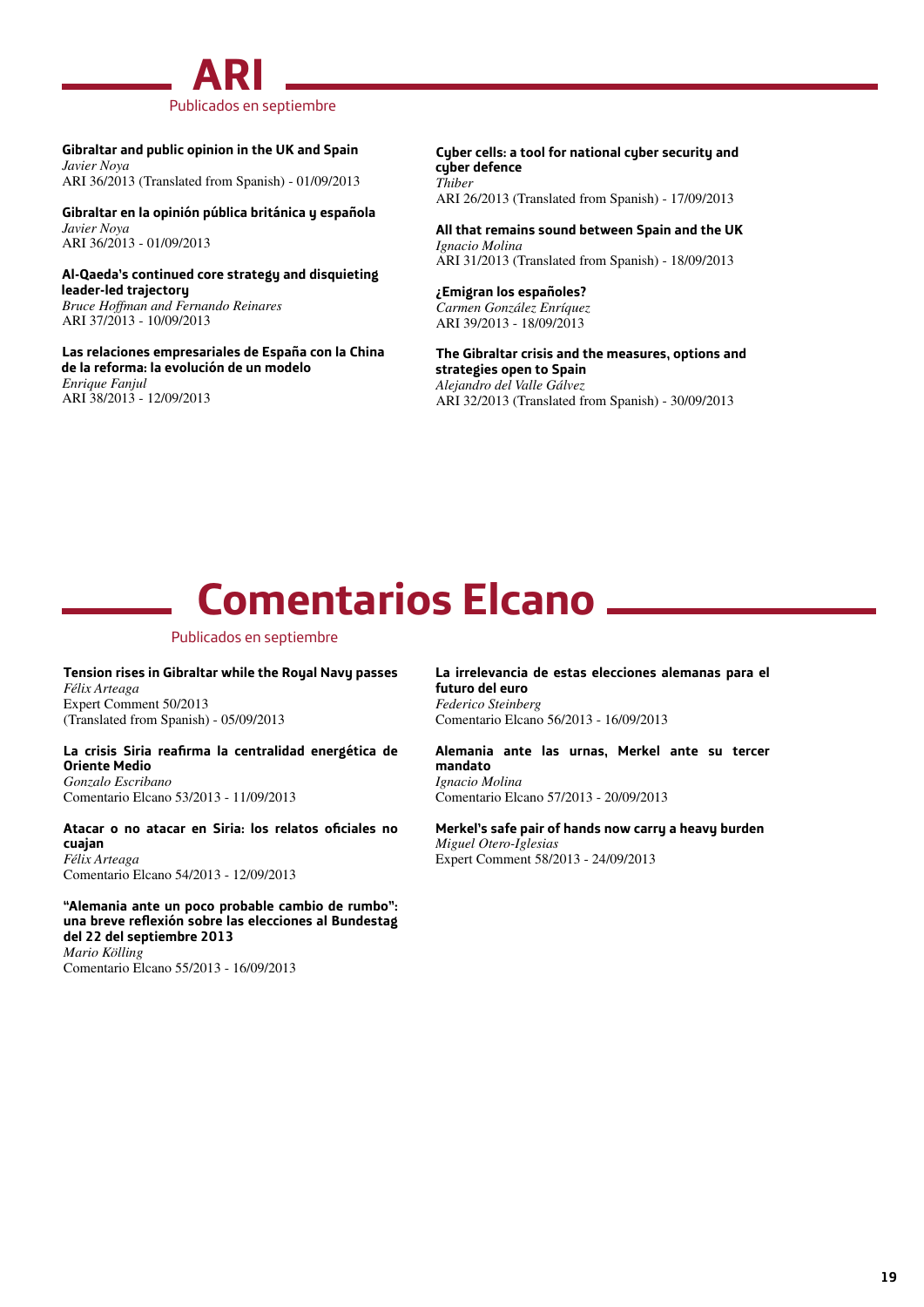# **Elcano Policy Paper**

## **La Defensa que viene. Criterios para la reestructuración de la Defensa en España**

*Elcano Policy Paper 3/2013 - 9/10/2013 Félix Arteaga (coord.). Real Instituto Elcano*  En este documento, el Instituto Elcano recomienda el cambio del modelo de Defensa en España. Se describen los procesos de cambio geopolíticos, geoestratégicos, económicos, doctrinales y culturales que afectan a las estrategias y políticas de defensa, sus efectos y las propuestas adecuar el modelo de defensa al nuevo contexto global y asegurar su sostenibilidad.





### **Poland and Spain: How to Cooperate in a Europe in Flux**

*Elcano Royal Institute - The Polish Institute of International Affairs (PISM)* The lingering effects of the eurozone crisis have weakened the European project as a whole. As a result, stronger and more effective cooperation between enthusiastic EU countries such as Poland and Spain is very much needed.

## **España en el mundo durante 2013: perspectivas y desafíos**

*Ignacio Molina (Coord.) Editado por: Real Instituto Elcano* Se inicia con este primer *policy paper* un producto colectivo en el que participan la práctica totalidad de los investigadores del Real Instituto Elcano y que pretende hacer el mapa anual de la política exterior española.

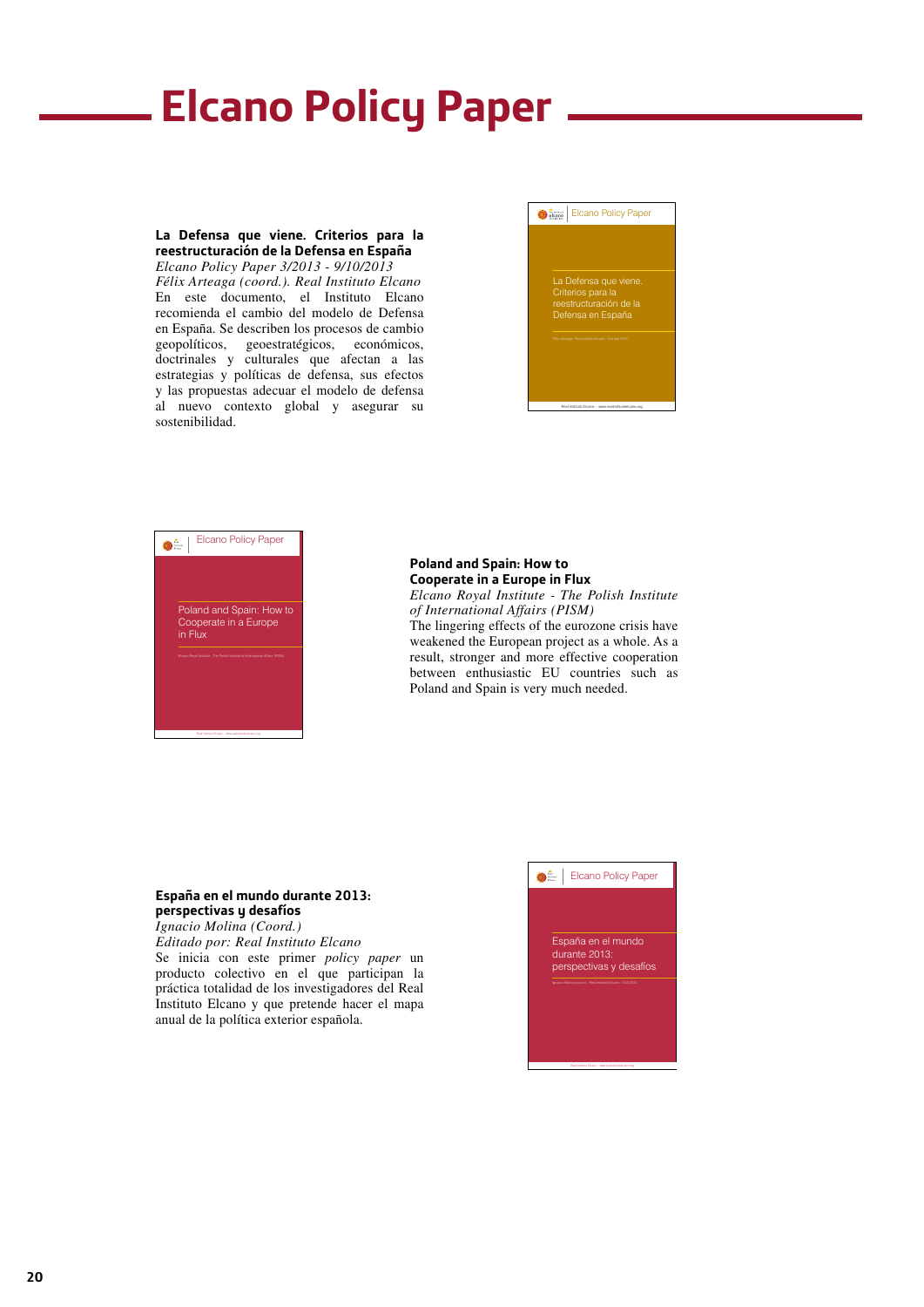# **Informes Elcano**



## **Elementos para el posicionamiento de España en la construcción de la agenda de desarrollo global**

*Iliana Olivié y Rafael Domínguez Editado por: Real Instituto Elcano 2013*

Se centra en analizar el posicionamiento internacional de España en la configuración de la agenda post-2015, que remplazará los actuales Objetivos de Desarrollo del Milenio, y propone la posibilidad de asumir ciertas características y preferencias reveladas de la cooperación española como los ejes a partir de los cuales articular una estrategia general que permita guiar dicho posicionamiento.

# **Especiales y secciones web**



TOWARDS A EUROPEAN **GLOBAL STRATEGY** 

### **Estrategia Global Europea**

**Secciones:** Cuatro think-tanks europeos han sido seleccionados para elaborar un informe que contendrá los aspectos fundamentales y los posibles elementos de una Estrategia Global Europea (EGE).

*http://www.realinstitutoelcano.org/wps/portal/rielcano/ EstrategiaGlobalEuropea*



Índice Elcano de Presencia Global

#### **Índice Elcano de Presencia Global**

Índice sintético que ordena, cuantifica y agrega la proyección exterior de diferentes países en los terrenos económico, militar, científico, social y cultural.

**Secciones:** Componentes e indicadores, Estudio Elcano 2 (metodología), Resultados 2011.

*http://www.realinstitutoelcano.org/wps/portal/rielcano/ IndiceElcanoPresenciaGlobal*



Red Iberoamericana<br>de Estudios Internacio

### **RIBEI**

Asociación fundada por 38 centros de estudios de América Latina, España y Portugal, tiene como objetivo establecer un nuevo mecanismo de cooperación orientado al estudio y debate de las relaciones internacionales con perspectiva estratégica.

**Secciones:** Novedades, Qué es RIBEI, Centros Integrantes, I Conferencia Internacional RIBEI, Publicaciones.

*http://www.realinstitutoelcano.org/wps/portal/rielcano/ RIBEI*



#### **Euro Crisis**

**Secciones:** Novedades/News, Euro crisis en los medios/Euro Crisis in the Media, España y la crisis en la eurozona/Spain and the Eurozone Crisis, Comentarios Elcano/Expert Comment, Análisis y publicaciones/Analyses and Publications, Euro crisis en los medios/Euro Crisis in the Media, Materiales de interés/Key Documents.

*http://www.realinstitutoelcano.org/wps/portal/ EspecialesElcano/Eurocrisis*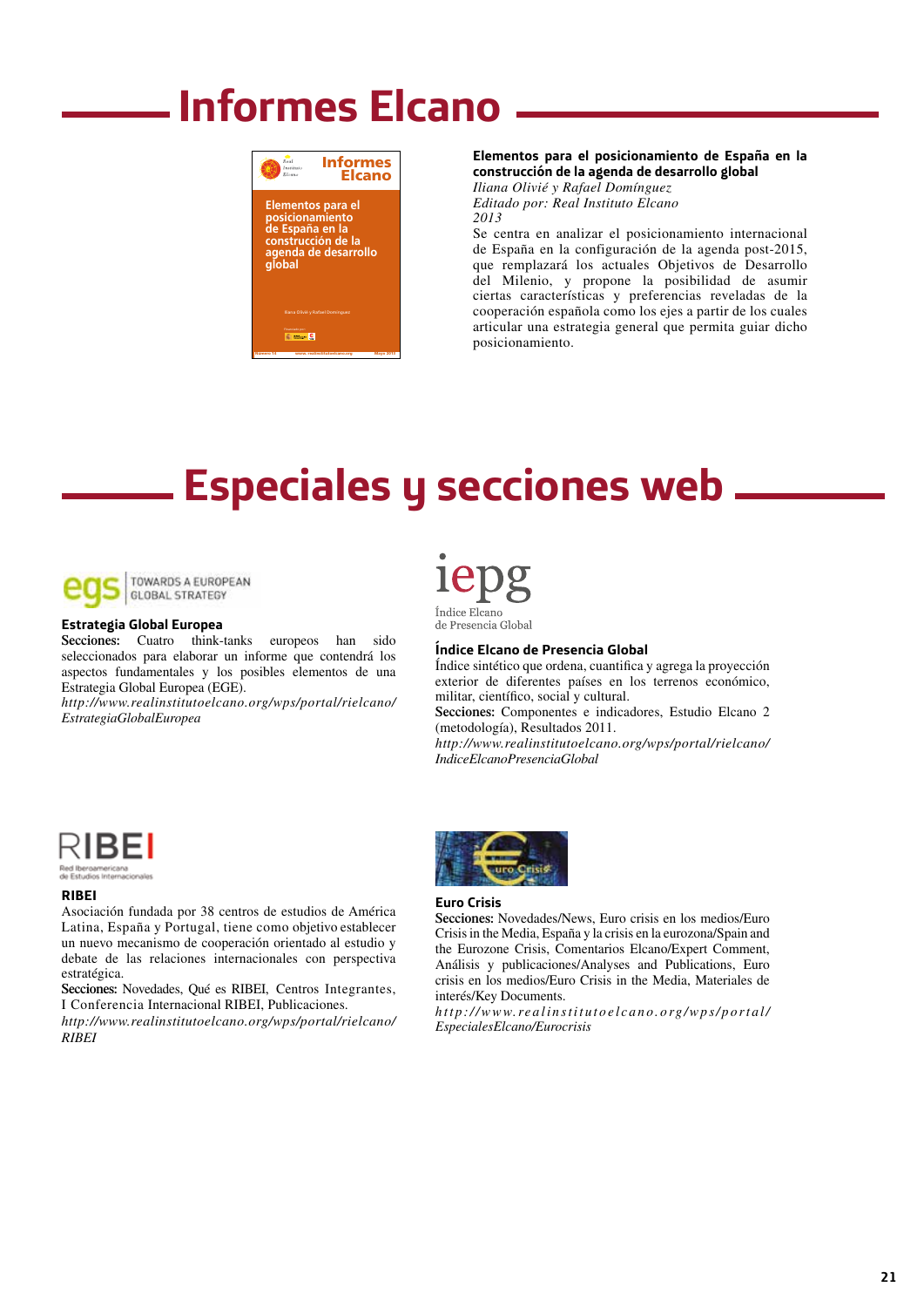# **Noticias Elcano**

### **01-02/10/2013**

En el marco de las I Jornadas Euromediterráneas, organizadas por la Universidad de Lleida, **Gonzalo Escribano**, director del Programa de Energía, intervino en la mesa "Las relaciones euromediterráneas: hacia la superación de la parálisis actual?"

## **03-04/10/2013**

**Haizam Amirah Fernández**, investigador principal del Mediterráneo y Mundo Árabe, acude en representación del Real Instituto Elcano a la Conferencia Anual de la red EuroMeSCo celebrada en París, titulada "A Transforming Arab World: Between Continuity and Change". En la misma presentó la ponencia en la sesión titulada "Beyond elections: deep democracy and state reforms in transition countries. The cases of Egypt and Tunisia".

## **09/10/2013**

**Emilio Lamo de Espinosa**, presidente, participó en la IV edición del programa de Becas Fundación Botín para el Fortalecimiento de la Función Pública en América Latina.

### **11/10/2013**

**Charles Powell**, director, participó en el Senates President's Forum organizado por la Universidad CEU San Pablo, que contó con la asistencia de los presidentes de los Senados de Estados Unidos.

## **17/10/2013**

**Haizam Amirah Fernández** presentó la ponencia sobre "Las fuerzas armadas de Túnez" en la mesa redonda titulada "Las Fuerzas Armadas en las revueltas árabes: Actores de cambio o de continuidad" organizada por el Instituto Universitario General Gutiérrez Mellado.

## **17-18/10/2013**

Dentro del IX Encuentro Empresarial Iberoamericano, organizado por el Consejo Empresarial de América Latina (CEAL) y celebrado en Panamá, **Emilio Lamo de Espinosa** moderó el panel titulado "La Alianza del Pacífico y el impacto en Latinoamérica".

### **20-23/10/2013**

En el marco del VI Congreso Internacional de la Lengua Española *El español en el libro: del Atlántico al Mar del Sur*, organizado por el Instituto Cervantes y la Real Academia Española, **Emilio Lamo de Espinosa** intervino en el panel "El libro y la educación en la sociedad de la información".

**Octubre** 

## **21/10/2013**

**Haizam Amirah Fernández** intervino en las jornadas sobre "La mujer en las primaveras árabes" organizadas por el Campus Mare Nostrum en la Universidad de Murcia.

### **22/10/2013**

Dentro del seminario "Política de Vecindad, cambio social y sociedad civil en el Norte de África", celebrado en el Centro Cultural La Corrala (UAM), **Haizam Amirah Fernández**  presentó la ponencia "La respuesta de la Unión Europea a las primaveras árabes"

## **23/10/2013**

En el marco de las dentro XVI Jornadas de Derecho, Política y Defensa, organizadas por la Universidad de Burgos, **Haizam Amirah Fernández** presentó la ponencia titulada "¿Primavera árabe? Perspectivas de democratización y efectos sobre la seguridad europea",

## **29-31/10/2013**

**Haizam Amirah Fernández** participó en calidad de profesor del módulo "Resolución de conflictos internacionales en el espacio euromediterráneo", en el Máster universitario "Relaciones euromediterráneas: la dimensión hispanomarroquí", organizado por la Universidad Internacional de Andalucía e impartido en la Universidad Abdelmalek Essaadi de Tánger (Marruecos).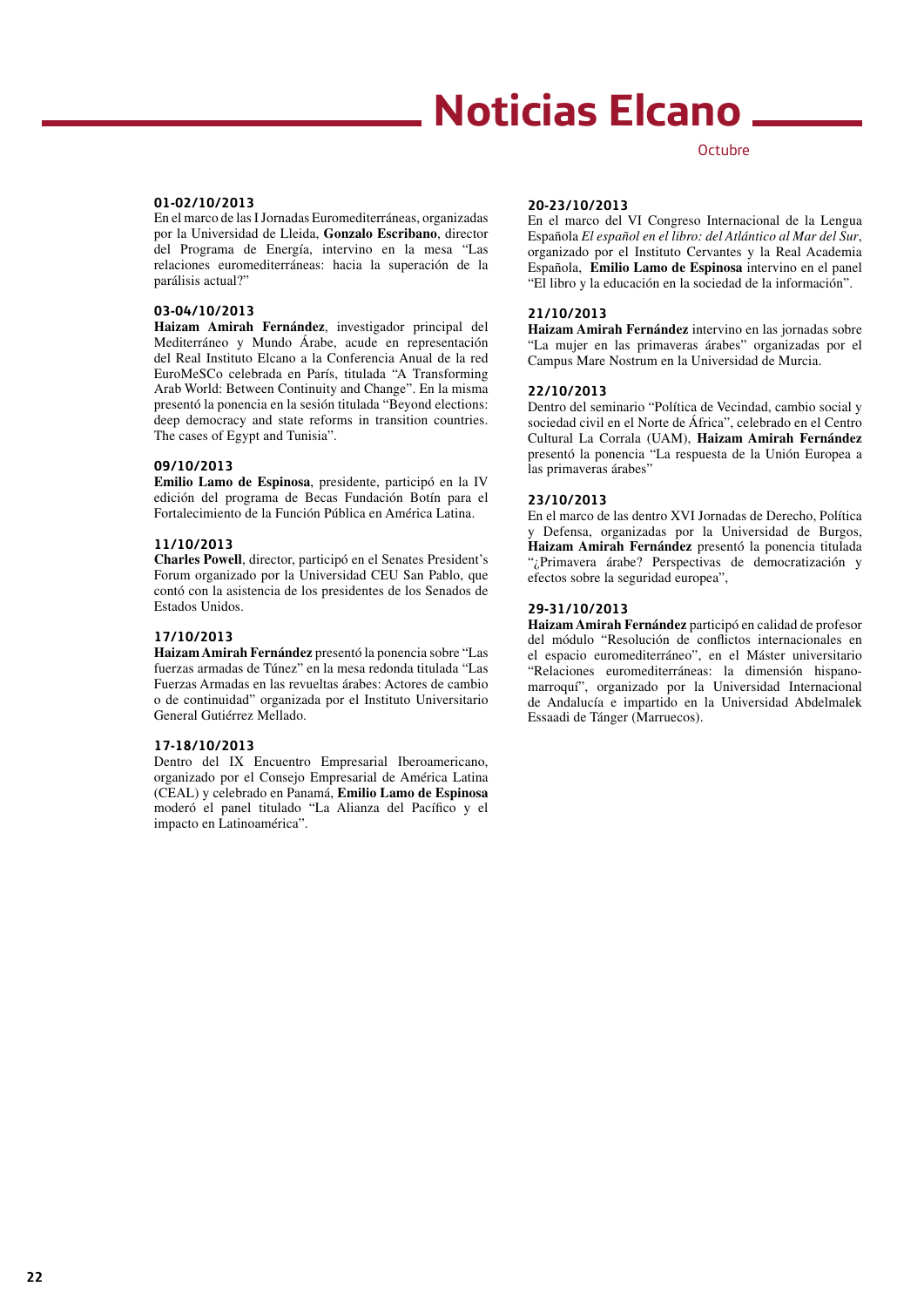# **Actividades**

Realizadas en septiembre

## **06/09/2013**

**Debate** "Siria: entre el ataque y la no intervención", con las intervenciones de varios investigadores de Elcano.

## **16/09/2013**

**Reunión del Grupo Asesor para el Informe Elcano**  "Elementos para una Estrategia Española de Acción Exterior".

## **17/09/2013**

**Reunión del Grupo de Trabajo** "Estrecho amplio. Mediterráneo y Mundo Árabe".

## **17/09/2013**

**Almuerzo con Ioannis Kasoulides**, ministro de Asuntos Exteriores de Chipre, que habló sobre "Cyprus and the Eastern Mediterranean".





### **17/09/2013**

**Reunión del Grupo de Trabajo** sobre "Elementos para una Estrategia Española de Acción Exterior".

## **18/09/2013**

**Reunión del Grupo de Trabajo** de Economía Internacional que contó con la intervención de Miguel Otero Iglesias, de la London School of Economics, sobre "¿Dónde estamos en la crisis del euro?".

## **20/09/2013**

**Reunión con Antonio G. Rodiles**, director de "Estado de SATS", que habló sobre "Reformas y política en Cuba".

### **24/09/2013**

**Debate en torno al último libro de William Chislett**, "Spain. What Everyone Needs to Know", con las intervenciones de Emilio Lamo de Espinosa, Fernando Gutiérrez Junquera y de Antonio Muñoz Molina, además del autor.

## **26/09/2013**

**Desayuno de Trabajo con el Ichiro Fujisaki**, exembajador de Japón en EE.UU., que habló sobre "El futuro de Asia-Pacífico y Japón".